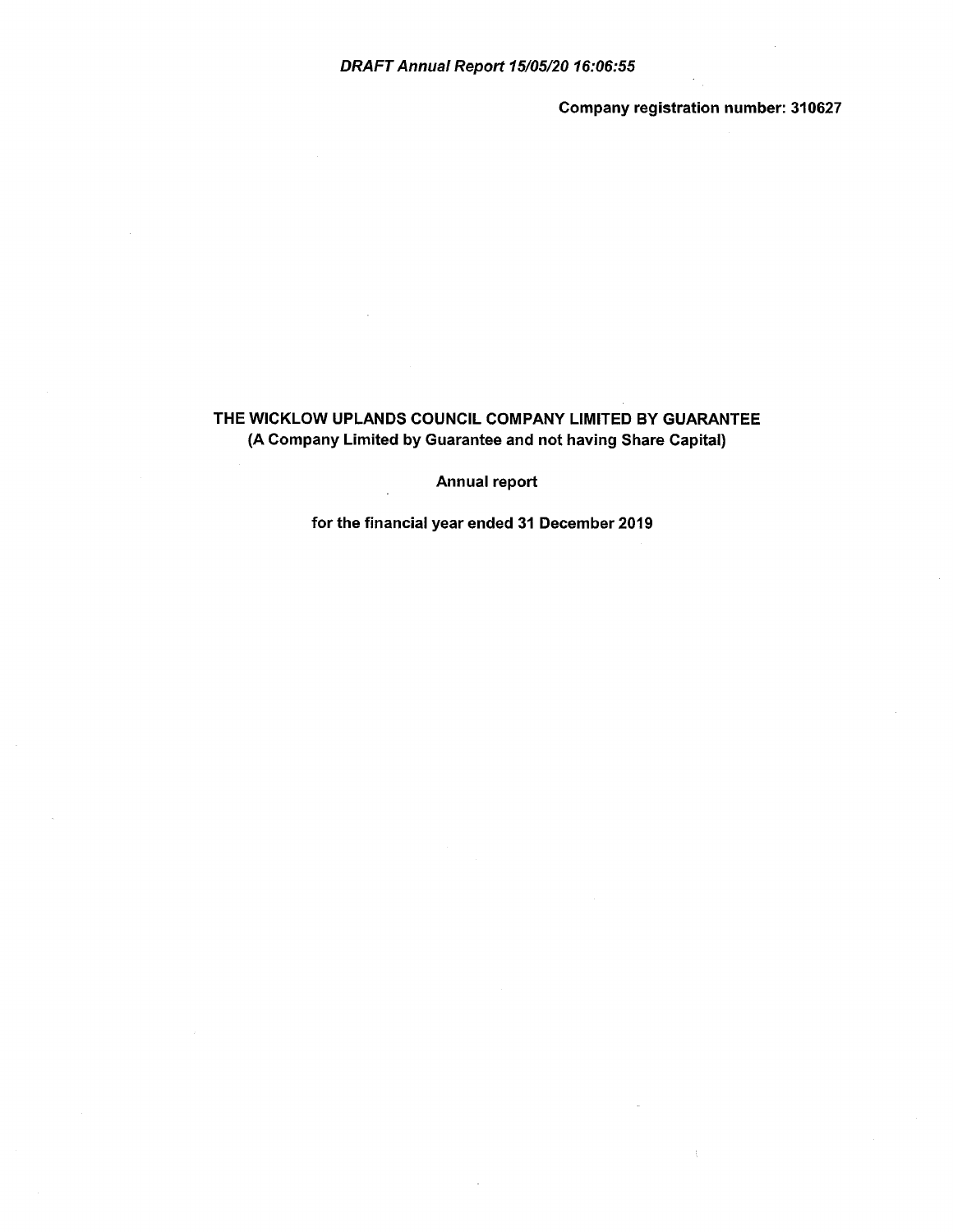## **DRAFT Annual Report 15/05/20 16:08:32**

## **THE WICKLOW UPLANDS COUNCIL COMPANY LIMITED BY GUARANTEE (A Company Limited by Guarantee and not having Share Capital)**

## **Contents**

|                                             | Page      |
|---------------------------------------------|-----------|
| Directors and other information             | 1         |
| Directors report                            | $2 - 3$   |
| Directors responsibilities statement        | 4         |
| Independent auditor's report to the members | $5 - 7$   |
| Profit and loss account                     | 8         |
| Statement of income and retained earnings   | 9         |
| <b>Balance sheet</b>                        | 10        |
| Statement of cash flows                     | 11        |
| Notes to the Annual Report                  | $12 - 17$ |

 $\bar{z}$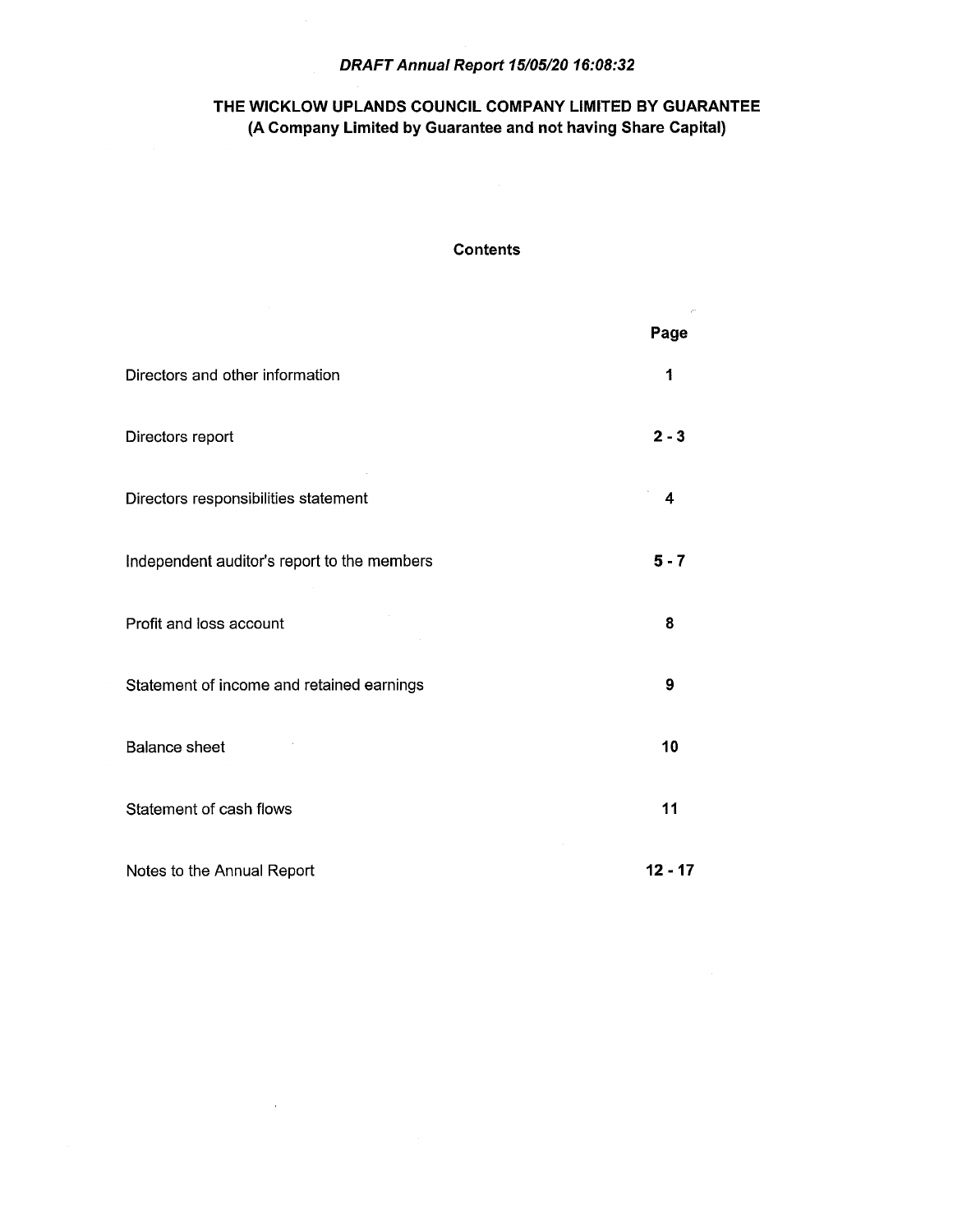# **Wicklow Uplands Council Company Limited by Guarantee (A Company Limited by Guarantee not having a Share Capital) Year Ended 31st December 2019 Directors & Other Information**

| <b>Directors</b>         | Declan O'Neill                                       | Joe Morrissey          |                    |
|--------------------------|------------------------------------------------------|------------------------|--------------------|
|                          | Sean Malone                                          | <b>Eugene Stephens</b> |                    |
|                          | Philip Geoghegan                                     | Pearse Foley           |                    |
|                          | Dairine Nuttall                                      | Owen Brady             |                    |
|                          | John Medlycott                                       | Denis Halpin           |                    |
|                          | Sean Byrne                                           | Louis O'Byrne          |                    |
|                          | Pat Dunne                                            | Daniel P Molloy        |                    |
|                          | <b>Claire Chambers</b>                               | Ellen Durkin           | Appointed 18/02/19 |
|                          | Geoffrey Seymour                                     | <b>Bob Galvin</b>      | Appointed 19/09/19 |
|                          | Garvan Hickey                                        | Ashley Glover          | Appointed 16/10/19 |
|                          | Jim Sheehan                                          | Hilda Hall             | Resigned 08/07/19  |
|                          | Finian McEvoy                                        | Peter Houlihan         | Resigned 08/07/19  |
|                          | Thomas Byrne                                         | John Mullen            | Resigned 08/07/19  |
|                          | Donal Anderson                                       | John Flynn             | Resigned 08/07/19  |
|                          | Carmel Kealy                                         |                        |                    |
| <b>Secretary</b>         | Dairine Nuttall                                      |                        |                    |
| <b>Company Number</b>    | 310627                                               |                        |                    |
| <b>Registered Office</b> | Wicklow Uplands Council Company Limited by Guarantee |                        |                    |
|                          | The Community Centre,                                |                        |                    |
|                          | Main Street,                                         |                        |                    |
|                          | Roundwood,                                           |                        |                    |
|                          | Co Wicklow                                           |                        |                    |
| <b>Business Address</b>  | The Community Centre,                                |                        |                    |
|                          | Main Street,                                         |                        |                    |
|                          | Roundwood,                                           |                        |                    |
|                          | Co Wicklow                                           |                        |                    |
| <b>Auditors</b>          | IFAC Audit Services Ltd.,                            |                        |                    |
|                          | Unit 32, Danville Business Park,                     |                        |                    |
|                          | Ring Road,                                           |                        |                    |
|                          | Kilkenny.                                            |                        |                    |
| <b>Bankers</b>           | <b>Bank of Ireland</b>                               |                        |                    |
|                          | Main Street                                          |                        |                    |
|                          | Rathdrum                                             |                        |                    |
|                          | Co Wicklow                                           |                        |                    |
| <b>Solicitors</b>        | Galligan Johnston                                    |                        |                    |
|                          | Suite 305, The Capel Building                        |                        |                    |
|                          | Mary's Abbey                                         |                        |                    |
|                          | Dublin 7.                                            |                        |                    |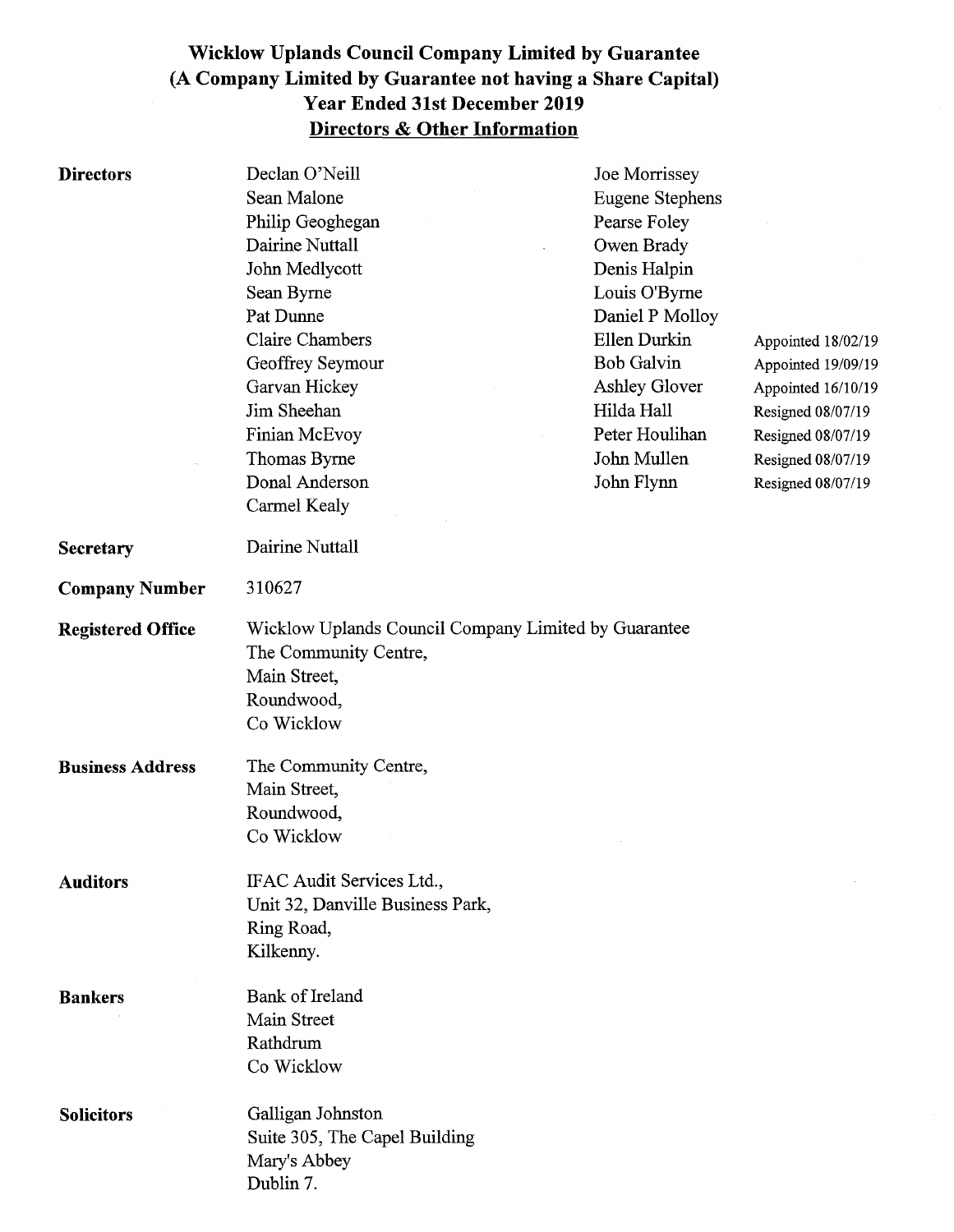## **THE WICKLOW UPLANDS COUNCIL COMPANY LIMITED BY GUARANTEE (A Company Limited by Guarantee and not having Share Capital)**

#### **Directors report**

The directors present their annual report and the audited Annual Report of the company for the financial year ended 31st December 2019.

#### **Directors**

The names of the persons who at any time during the financial year were Directors and Secretary of the company are listed on page 1.

The Directors retire from the board by rotation in accordance with the Articles of Association and being eligible, offers themselves for re-election.

#### **Principal activities**

The Company's principal activities are to improve, protect and conserve for the benefit of local communities and the public, the area known as the Wicklow Uplands, in partnership with the people who live, work, and recreate there.

The company has a 100% owned subsidiary undertaking called WUC-SUAS Company Limited By Guarantee which is engaged in the implementation of a pilot programme as part of the Suistainable Uplands Agri-Environment Scheme approved and funded by the Department of Agriculture, Food and the Marine under the European Innovations Partnership ( EIP) initiative.The pilot scheme expected to last for five years from commencement in 2018.

The company's activities are funded mainly by goverment grants and project funding schemes.and a small amount of income from members and donations. It is essentially a not a profit organisation, and targets a break even position. The directors are satisfied with the performance for the year. It is limited by guarantee, and is required by its constitution to apply all of its income and property to pay expenses incurred for the purposes noted above.

#### **Principal risks and uncertainties**

The company's main risk would be a cut in grant funding.

#### COVID 19

The first months of 2020 have seen the worldwide outbreak of the Covid-19 virus. Thr initial impact of this has been severe resulting in a significant slowdown in global economic recovery. Ireland has seen goverment directed temporary closures of defined 'non essential' businesses and restrictions on the movement of people as part of the effort to slow down the spread of the virus.Grant funding for the company has continued in this period. The general impact of the virus may present risks which cannot be fully quantified at the time of approval of these financial statements, including the effects of a more prolonged period of business closures and personal restrictions.

#### **Likely future developments**

The directors are not expecting to make any significant changes in the nature of the company's activities in the near future. There are presently no indications that the COVID-19 pandemic will impact future State funding of these activities.

#### **Results and Dividends**

The results for the year are set out in the profit and loss account on page 8, and the financial position at the end of the year in the Balance Sheet on page 10. No distributions to members were made during the year.

#### **Events after the end of the reporting period**

As noted above, in the early months of 2020 the COVID-19 virus has spread worldwide. In common with many other countries, The Irish Goverment has issued guidance and restrictions designed to slow the spread of the virus, including temporary closures of 'non essential' businesses. Funding for community projects has largely continued during this period, and the directors are confident that this will remain to be the case when the general restrictions are lifted.

#### **Research and development**

The company did not engage in any research and development activities during the year.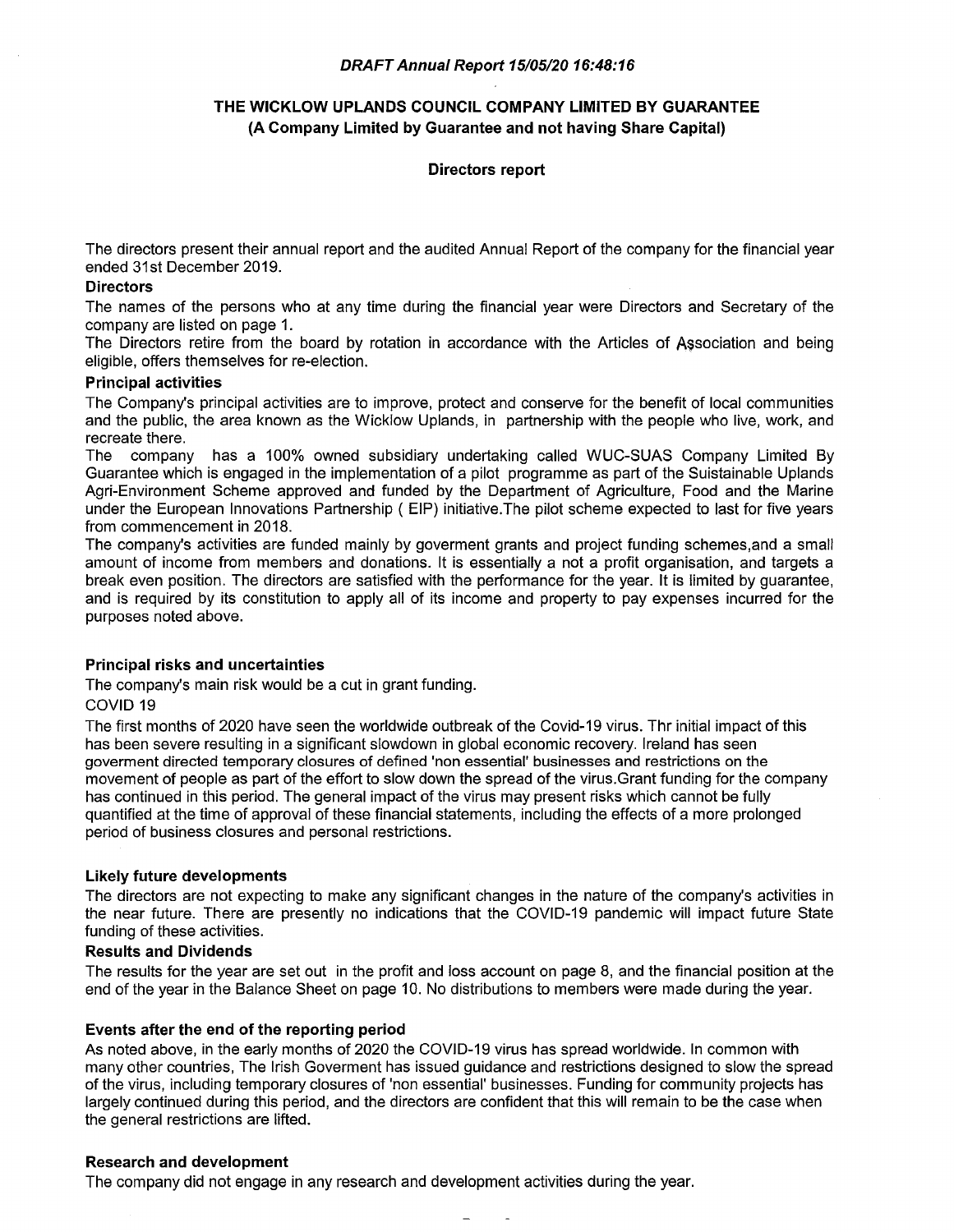### **THE WICKLOW UPLANDS COUNCIL COMPANY LIMITED BY GUARANTEE (A Company Limited by Guarantee and not having Share Capital)**

**Directors report (continued)** 

### **Accounting records**

The measures taken by the directors to secure compliance with the requirements of sections 281 to 285 of the Companies Act 2014 with regard to the keeping of accounting records are the implementation of necessary policies and procedures for recording transactions, the employment of competent accounting personnel with appropriate expertise and the provision of adequate resources to the financial function. The accounting records of the company are located at The Community Centre, Main Street,Roundwood, Co Wicklow.

### **Going Concern**

The company is operating at close to break even, with its main costs being covered by its grant income, and it has reserves at the year end date of €125,648. As noted above, the early months of 2020 has seen the worldwide spread of the COVID-19 VIRUS, resulting in a worldwide slowdown of ecomonic activity, and restrictions in Ireland on 'non essential businesses, including temporary closures and limits on travel. Grant funding for the company has continued during this period, and the directors are confident that this will remain to be the case when the general restrictions are lifted. The directors therefore have a reasonable expectation that the company will have adequate resources to continue in operational existence for the forseeable future, and as a result they continue to adopt the going concern basis of accounting in preparing the financial statements,

#### **Relevant audit information**

In the case of each of the persons who are directors at the time this report is approved in accordance with section 332 of Companies Act 2014:

- so far as each director is aware, there is no relevant audit information of which the company's statutory auditors are unaware, and
- each director has taken all the steps that he or she ought to have taken as a director in order to make himself or herself aware of any relevant audit information and to establish that the company's statutory auditors are aware of that information.

#### **Small companies exemptions**

The entity has availed of the small companies exemption contained in the Companies Act 2014 with regard to the requirements for exclusion of certain information in the directors report.

### **Auditors**

The Auditors IFAC Audit Services Ltd, have expressed their willingness to continue in office in accordance with Section 380 to 385 of the Companies Act 2014.

This report was approved by the board of directors on .............................. and signed on behalf of the board by:

> Mr Sean Byrne **Director**

Mr Thomas Byrne **Director**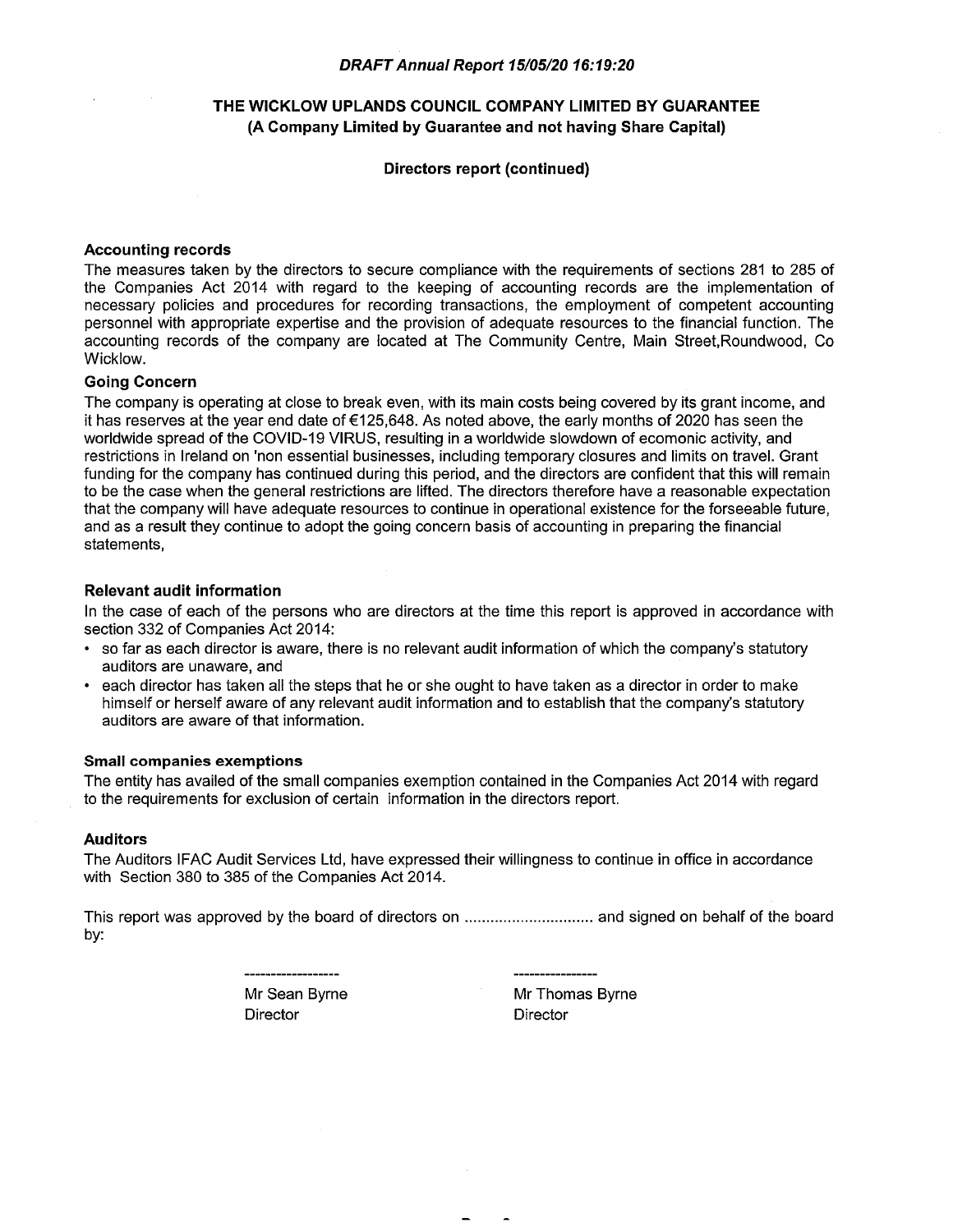#### **DRAFT Annual Report 15/05/20 16:12:20**

### **THE WICKLOW UPLANDS COUNCIL COMPANY LIMITED BY GUARANTEE (A Company Limited by Guarantee and not having Share Capital)**

#### **Directors responsibilities statement**

The directors are responsible for preparing the directors report and the Financial statements in accordance with applicable Irish law and regulations.

Irish company law requires the directors to prepare Financial statements for each financial year. Under the law, the directors have elected to prepare the Financial statements in accordance with the Companies Act 2014 and FRS 102 "The Financial Reporting Standard applicable in the UK and Republic of Ireland" issued by the Irish Auditing & Accounting Supervisory Authority (IAASA), and promulgated by the Institute of Certified Public Accountants in Ireland. Under company law, the directors must not approve **the** Financial statements unless they are satisfied that they give a true and fair view of the assets, liabilities and financial position of the company as at the financial year end date and of the profit or loss of the company for the financial year and otherwise comply with the Companies Act 2014.

In preparing these Financial statements, the directors are required to:

- select suitable accounting policies and then apply them consistently;
- make judgments and accounting estimates that are reasonable and prudent;
- state whether the Financial statements have been prepared in accordance with applicable accounting standards, identify those standards, and note the effect and the reasons for any material departure from those standards; and
- prepare the Financial statements on the going concern basis unless it is inappropriate to presume that the company will continue in business.

The directors are responsible for ensuring that the company keeps or causes to be kept adequate accounting records which correctly explain and record the transactions of the company, enable at any time the assets, liabilities, financial position and profit or loss of the company to be determined with reasonable accuracy, enable them to ensure that the Financial statements and directors report comply with the Companies Act 2014 and enable the Financial statements to be audited. They are also responsible for safeguarding the assets of the company and hence for taking reasonable steps for the prevention and detection of fraud and other irregularities.

This Director's responsibilities statement were approved by the director's of the company on and signed by

> Mr Sean Byrne **Director**

Mr Thomas Byrne **Director**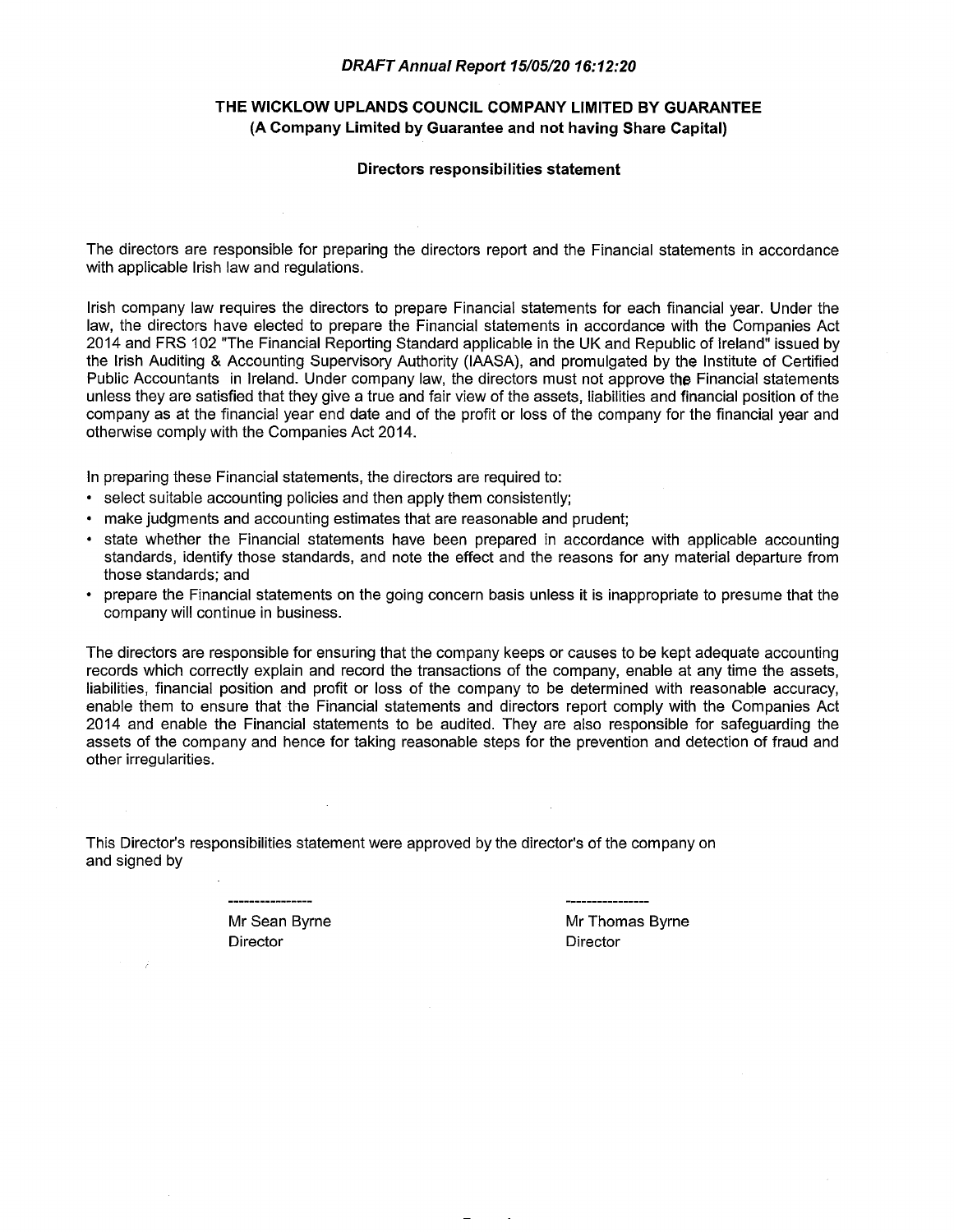### **DRAFT Annual Report 15/05/2016:20:39**

## **Independent auditor's report to the members of THE WICKLOW UPLANDS COUNCIL COMPANY LIMITED BY GUARANTEE**

### **Report on the audit of the Financial statements**

### **Opinion**

We have audited the Financial statements of THE WICKLOW UPLANDS COUNCIL COMPANY LIMITED BY GUARANTEE for the financial year ended 31st December 2019 which comprise the profit and loss account, statement of income and retained earnings, balance sheet, statement of cash flows and notes to the Financial statements, including a summary of significant accounting policies set out in note 3. The financial reporting framework that has been applied in their preparation is Irish law and FRS 102 The Financial Reporting Standard applicable in the UK and Republic of Ireland.

In our opinion the Financial statements:

- give a true and fair view of the assets, liabilities and financial position of the company as at 31st December 2019 and of its loss for the financial year then ended;
- have been properly prepared in accordance with FRS 102 The Financial Reporting Standard applicable in the UK and Republic of Ireland; and
- have been prepared in accordance with the requirements of the Companies Act 2014.

### **Basis for opinion**

We conducted our audit in accordance with International Standards on Auditing (Ireland) (ISAs (Ireland)) and applicable law. Our responsibilities under those standards are further described in the Auditor's responsibilities for the audit of the financial statements section of our report. We are independent of the company in accordance with the ethical requirements that are relevant to our audit of the Financial statements in Ireland, including the Ethical Standard issued by the Irish Auditing and Accounting Supervisory Authority (IMSA), and we have fulfilled our other ethical responsibilities in accordance with these requirements. We believe that the audit evidence we have obtained is sufficient and appropriate to provide a basis for our opinion.

### **Conclusions relating to going concern**

We have nothing to report in respect of the following matters in relation to which ISAs (Ireland) require us to report to you where:

- the directors' use of the going concern basis of accounting in the preparation of the Financial statements is not appropriate; or
- the directors have not disclosed in the Financial statements any identified material uncertainties that may cast significant doubt about the company's ability to continue to adopt the going concern basis of accounting for a period of at least twelve months from the date when the Financial statements are authorised for issue.

### **Other Information**

The directors are responsible for the other information. The other information comprises the information included in the annual report, other than the Financial statements and our auditor's report thereon. Our opinion on the Financial statements does not cover the other information and, except to the extent otherwise explicitly stated in our report, we do not express any form of assurance conclusion thereon.

In connection with our audit of the Financial statements, our responsibility is to read the other information and, in doing so, consider whether the other information is materially inconsistent with the Financial statements or our knowledge obtained in the audit or otherwise appears to be materially misstated. If we identify such material inconsistencies or apparent material misstatements, we are required to determine whether there is a material misstatement in the Financial statements or a material misstatement of the other information. If, based on the work we have performed, we conclude that there is a material misstatement of this other information, we are required to report that fact.

We have nothing to report in this regard.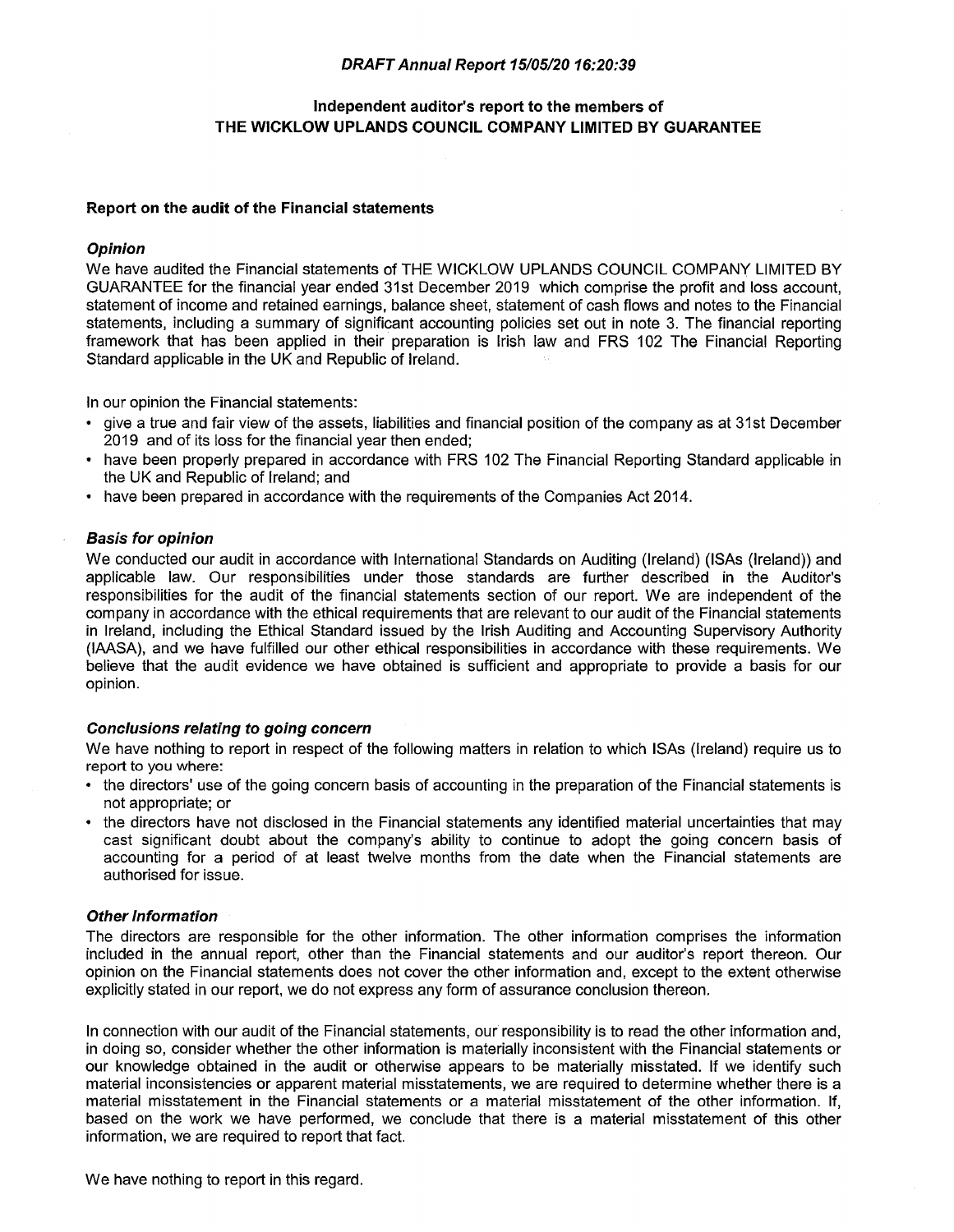### **DRAFT Annual Report 15/05/2016:22:02**

## **Independent auditor's report to the members of THE WICKLOW UPLANDS COUNCIL COMPANY LIMITED BY GUARANTEE (continued)**

#### **Opinions on other matters prescribed by the Companies Act 2014**

Based solely on the work undertaken in the course of the audit, we report that:

- in our opinion, the information given in the directors' report is consistent with the Financial statements; and
- in our opinion, the directors' report has been prepared in accordance with applicable legal requirements.

We have obtained all the information and explanations which we consider necessary for the purposes of our audit.

In our opinion the accounting records of the company were sufficient to permit the Financial statements to be readily and properly audited, and Financial statements are in agreement with the accounting records.

#### **Matters on which we are required to report by exception**

Based on the knowledge and understanding of the company and its environment obtained in the course of the audit, we have not identified material misstatements in the directors' report.

The Companies Act 2014 requires us to report to you if, in our opinion, the disclosures of directors' remuneration and transactions required by sections 305 to 312 of the Act are not made. We have nothing to report in this regard.

#### **Respective responsibilities**

#### **Responsibilities of directors for the financial statements**

As explained more fully in the directors' responsibilities statement, the directors are responsible for the preparation of the Financial statements and for being satisfied that they give a true and fair view, and for such internal control as the directors determine is necessary to enable the preparation of Financial statements that are free from material misstatement, whether due to fraud or error.

In preparing the Financial statements, the directors are responsible for assessing the company's ability to continue as a going concern, disclosing, as applicable, matters related to going concern and using the going concern basis of accounting unless the management either intends to liquidate the company or to cease operations, or have no realistic alternative but to do so.

### **Auditor's responsibilities for the audit of the Financial statements**

Our objectives are to obtain reasonable assurance about whether the Financial statements as a whole are free from material misstatement, whether due to fraud or error, and to issue an auditor's report that includes our opinion. Reasonable assurance is a high level of assurance, but is not a guarantee that an audit conducted in accordance with ISAs (Ireland) will always detect a material misstatement when it exists. Misstatements can arise from fraud or error and are considered material if, individually or in the aggregate, they could reasonably be expected to influence the economic decisions of users taken on the basis of these Financial statements.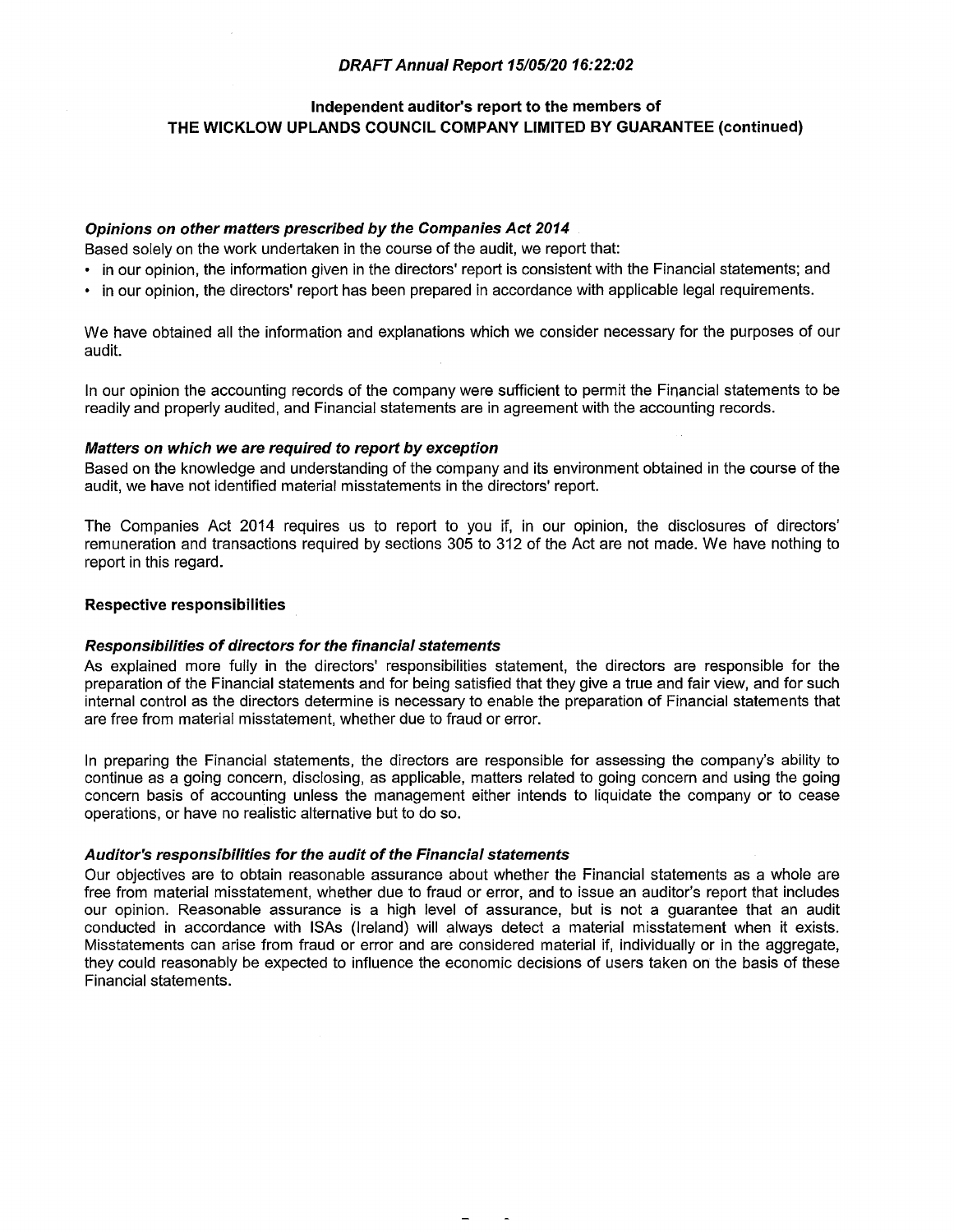### **DRAFT Annual Report 15/05/20 16:23:26**

## **Independent auditor's report to the members of THE WICKLOW UPLANDS COUNCIL COMPANY LIMITED BY GUARANTEE (continued)**

As part of an audit in accordance with ISAs (Ireland}, we exercise professional judgment and maintain professional scepticism throughout the audit. We also:

- Identify and assess the risks of material misstatement of the Financial statements, whether due to fraud or error, design and perform audit procedures responsive to those risks, and obtain audit evidence that is sufficient and appropriate to provide a basis for our opinion. The risk of not detecting a material misstatement resulting from fraud is higher than for one resulting from error, as fraud may involve collusion, forgery, intentional omissions, misrepresentations, or the override of internal control.
- Obtain an understanding of internal control relevant to the audit in order to design audit procedures that are appropriate in the circumstances, but not for the purpose of expressing an opinion on the effectiveness of the internal control.
- Evaluate the appropriateness of accounting policies used and the reasonableness of accounting estimates and related disclosures made by the directors.
- Conclude on the appropriateness of the directors' use of the going concern basis of accounting and, based on the audit evidence obtained, whether a material uncertainty exists related to events or conditions that may cast significant doubt on the company's ability to continue as a going concern. If we conclude that a material uncertainty exists, we are required to draw attention in our auditor's report to the related disclosures in the Financial statements or, if such disclosures are inadequate, to modify our opinion. Our conclusions are based on the audit evidence obtained up to the date of our auditor's report. However, future events or conditions may cause the company to cease to continue as a going concern.
- Evaluate the overall presentation, structure and content of the Financial statements, including the disclosures, and whether the Financial statements represent the underlying transactions and events in a manner that achieves fair presentation.

We communicate with those charged with governance regarding, among other matters, the planned scope and timing of the audit and significant audit findings, including any significant deficiencies in internal control that we identify during our audit.

#### **The purpose of our audit work and to whom we owe our responsibilities**

Our report is made solely to the company's members, as a body, in accordance with section 391 of the Companies Act 2014. Our audit work has been undertaken so that we might state to the company's members those matters we are required to state to them in an auditor's report and for no other purpose. To the fullest extent permitted by law, we do not accept or assume responsibility to anyone other than the company and the company's members, as a body, for our audit work, for this report, or for the opinions we have formed.

Dermot Carey For and on behalf of IFAC Audit Services LTD and Certified Public Accountants and Statutory Firm (CP8036) IFAC House City Business Park Old Naas Road Dublin 12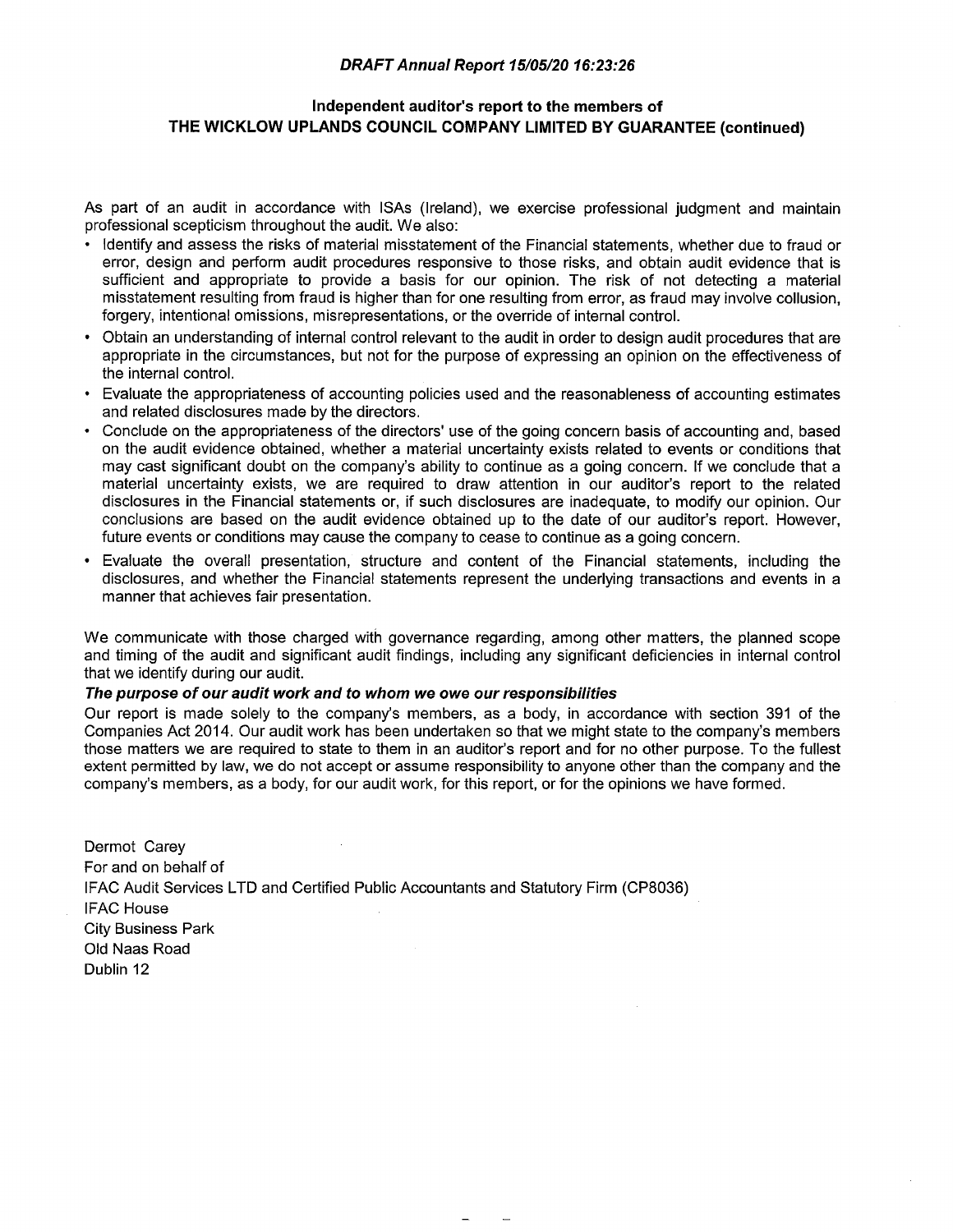### **DRAFT Annual Report 15/05/20 16:24:41**

## **THE WICKLOW UPLANDS COUNCIL COMPANY LIMITED BY GUARANTEE (A Company Limited by Guarantee and not having Share Capital)**

## **Profit and loss account Financial year ended 31/12/19**

|                             | <b>Note</b> | 2019<br>€  | 2018<br>€  |
|-----------------------------|-------------|------------|------------|
| <b>Income</b>               | 5           | 210,174    | 160,665    |
| <b>Gross profit</b>         |             | 210,174    | 160,665    |
| Administrative expenses     |             | (218, 332) | (162, 802) |
| <b>Operating loss</b>       | 6           | (8, 158)   | (2, 137)   |
| Loss before taxation        |             | (8, 158)   | (2, 137)   |
| Tax on loss                 | 8           |            |            |
| Loss for the financial year |             | (8, 158)   | (2, 137)   |

All the income of the company is from continuing operations.

 $\sim$ 

The company has no other recognised items of income and expenses other than the results for the financial year as set out above.

 $\Delta \sim 10^4$ 

 $\sim 30$ 

 $\sim 10^7$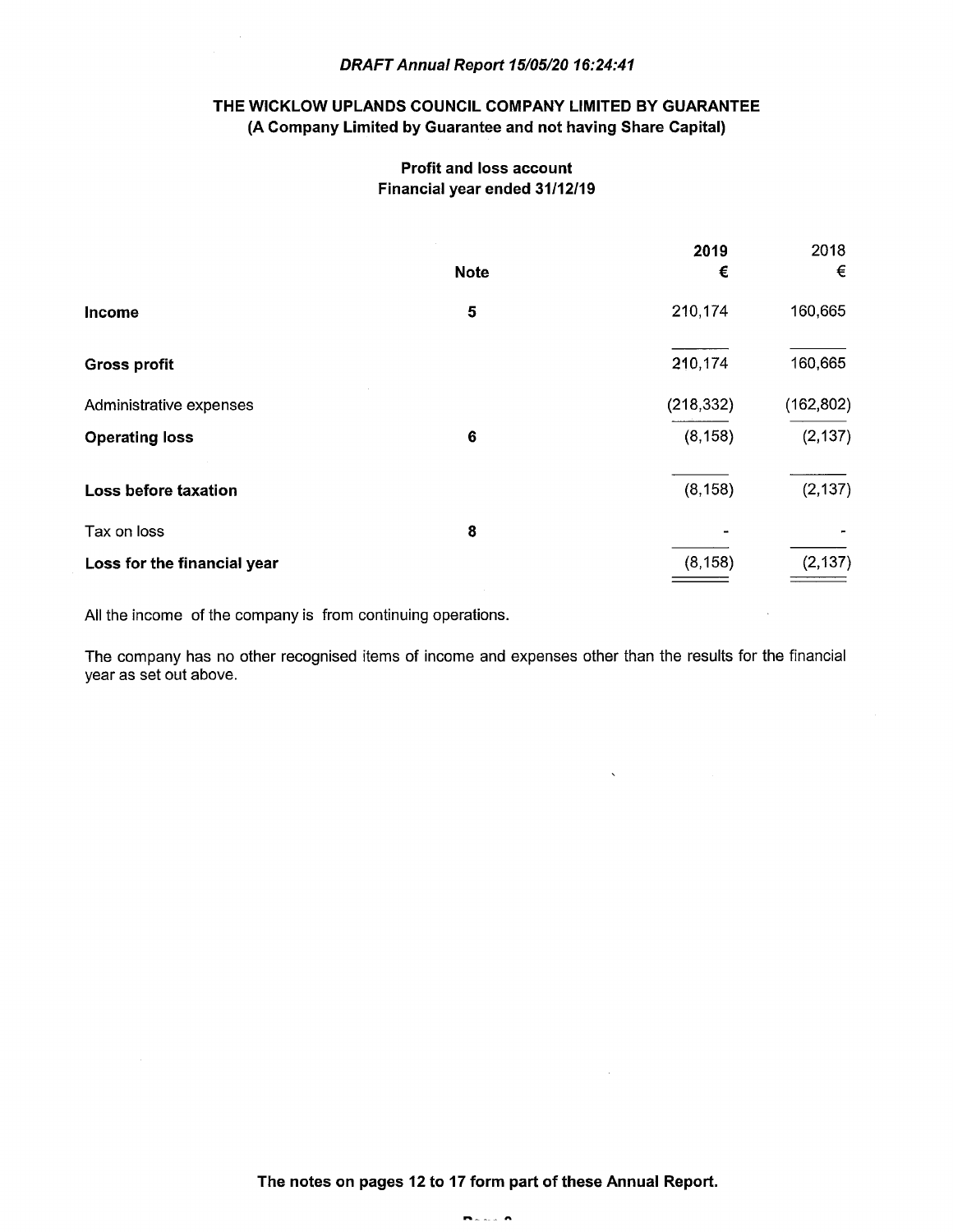### **DRAFT** Annual **Report 15/05/20 16:25:45**

## THE **WICKLOW UPLANDS COUNCIL COMPANY** LIMITED **BY GUARANTEE**  (A Company Limited by Guarantee and not having Share Capital)

## Statement of income and retained earnings Financial year ended 31/12/19

|                                                      | 2019<br>€ | 2018<br>€ |
|------------------------------------------------------|-----------|-----------|
| Loss for the financial year                          | (8, 158)  | (2, 137)  |
| Retained earnings at the start of the financial year | 133,806   | 135,943   |
| Retained earnings at the end of the financial year   | 125,648   | 133,806   |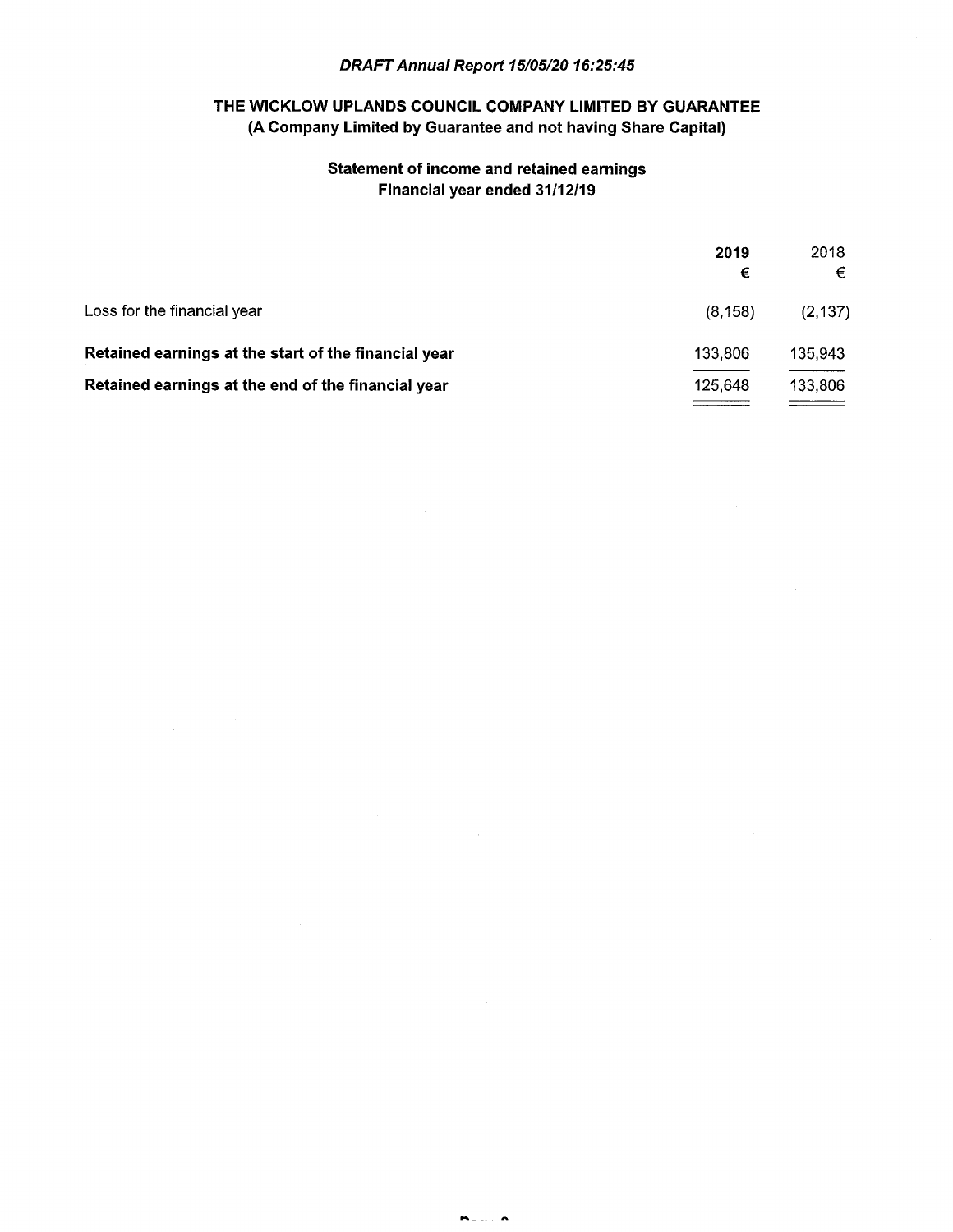### **DRAFT Annual Report 15/05/20 16:26:49**

## **THE WICKLOW UPLANDS COUNCIL COMPANY LIMITED BY GUARANTEE (A Company Limited by Guarantee and not having Share Capital)**

## **Balance sheet As at 31/12/19**

|                                              |                  | 2019      |         | 2018      |         |
|----------------------------------------------|------------------|-----------|---------|-----------|---------|
|                                              | <b>Note</b>      | €         | €       | €         | $\in$   |
| <b>Fixed assets</b>                          |                  |           |         |           |         |
| Tangible assets                              | $\boldsymbol{9}$ | 2,650     |         | 3,681     |         |
|                                              |                  |           | 2,650   |           | 3,681   |
| <b>Current assets</b>                        |                  |           |         |           |         |
| <b>Debtors</b>                               | 10               | 12,639    |         | 38,579    |         |
| Cash at bank and in hand                     |                  | 202,474   |         | 167,052   |         |
|                                              |                  | 215,113   |         | 205,631   |         |
| <b>Creditors: amounts falling due</b>        |                  |           |         |           |         |
| within one year                              | 11               | (92, 115) |         | (75, 506) |         |
| <b>Net current assets</b>                    |                  |           | 122,998 |           | 130,125 |
| <b>Total assets less current liabilities</b> |                  |           | 125,648 |           | 133,806 |
| <b>Net assets</b>                            |                  |           | 125,648 |           | 133,806 |
|                                              |                  |           |         |           |         |
| <b>Capital and reserves</b>                  |                  |           |         |           |         |
| Profit and loss account                      |                  |           | 125,648 |           | 133,806 |
| <b>Members funds</b>                         |                  |           | 125,648 |           | 133,806 |

These Annual Report were approved by the board of directors on .............................. and signed on behalf of the board by:

.............................

Mr. Sean Byrne Director

Mr Thomas Byrne Director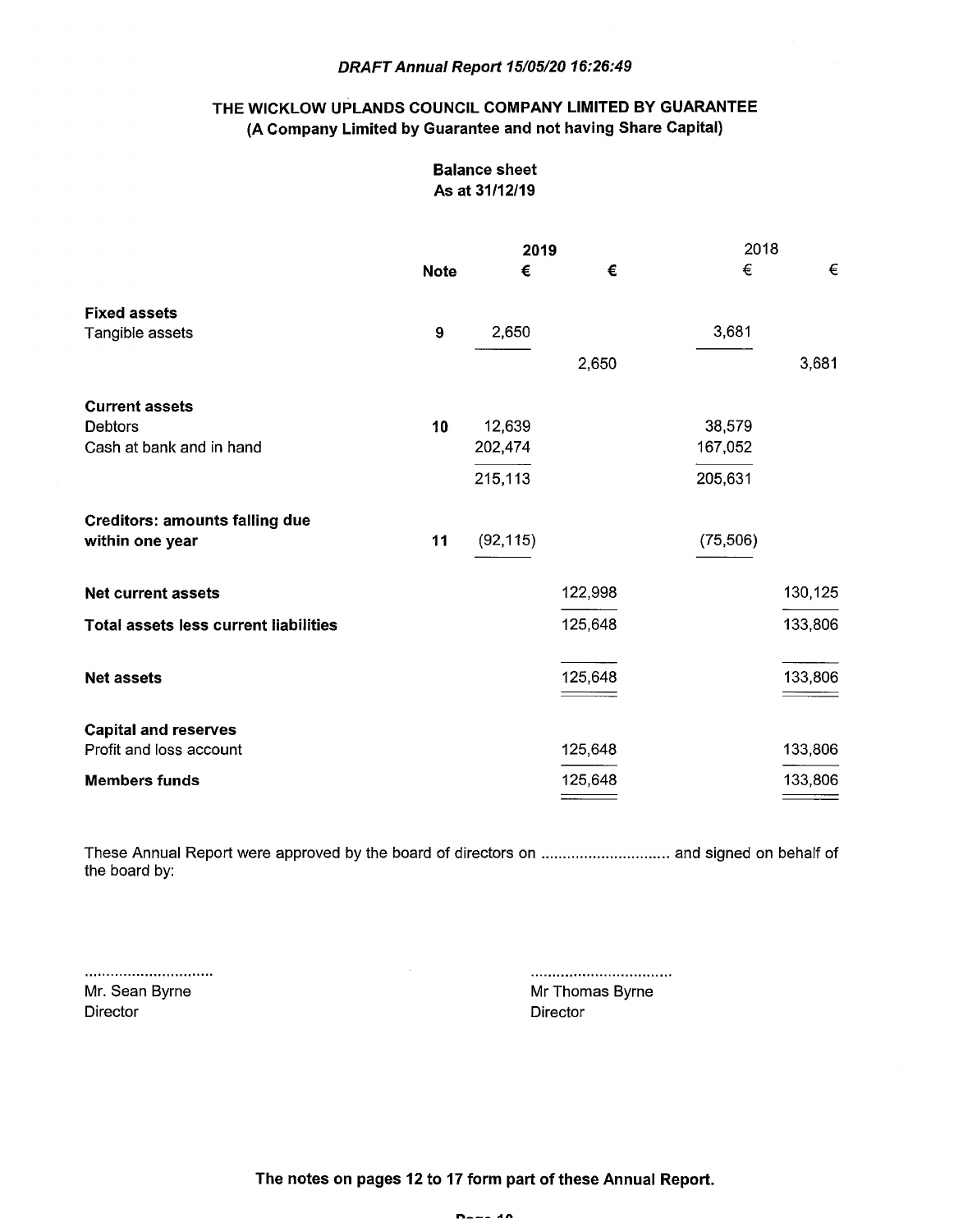### **DRAFT Annual Report 15/05/20 16:27:57**

## **THE WICKLOW UPLANDS COUNCIL COMPANY LIMITED BY GUARANTEE (A Company Limited by Guarantee and not having Share Capital)**

## **Statement of cash flows Financial year ended 31/12/19**

|                                                          | 2019<br>€ | 2018<br>€ |
|----------------------------------------------------------|-----------|-----------|
| Cash flows from operating activities                     |           |           |
| Loss for the financial year                              | (8, 158)  | (2, 137)  |
| Adjustments for:                                         |           |           |
| Depreciation of tangible assets                          | 1,031     | 1,713     |
| Accrued expenses/(income)                                | 2,093     | 2,852     |
| Changes in:                                              |           |           |
| Trade and other debtors                                  | 25,940    | (34, 751) |
| Trade and other creditors                                | 14,516    | 24,561    |
| Cash generated from operations                           | 35,422    | (7, 762)  |
| Net cash from/(used in) operating activities             | 35,422    | (7, 762)  |
| Net increase/(decrease) in cash and cash equivalents     | 35,422    | (7, 762)  |
| Cash and cash equivalents at beginning of financial year | 167,052   | 174,814   |
| Cash and cash equivalents at end of financial year       | 202,474   | 167,052   |
|                                                          |           |           |

 $\ddot{\phantom{a}}$ 

 $\bar{\alpha}$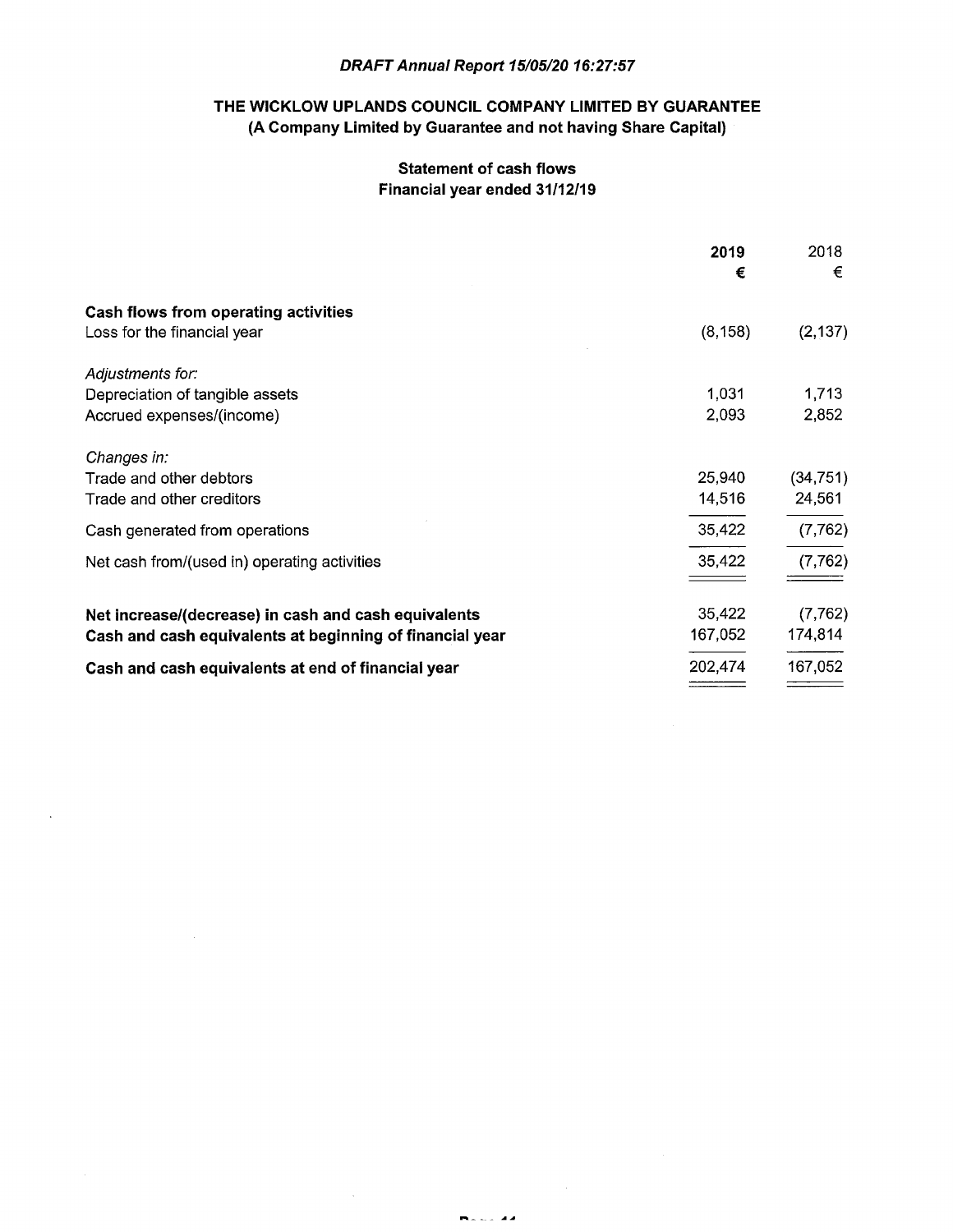#### **DRAFT Annual Report 15/05/20 16:28:54**

### **THE WICKLOW UPLANDS COUNCIL COMPANY LIMITED BY GUARANTEE (A Company Limited by Guarantee and not having Share Capital)**

### **Notes to the Annual Report Financial year ended 31/12/19**

### **1. General information**

The company is a private company limited by guarantee, registered in Ireland. The address of the registered office is Wicklow Uplands Council Ltd, The Community Centre, Main Street, Roundwood, Co Wicklow.

#### **2. Statement of compliance**

These Financial statements have been prepared in compliance with FRS 102, 'The Financial Reporting Standard applicable in the UK and Republic of Ireland', and Companies Act 2014.

#### **3. Accounting policies and measurement bases**

#### **Basis of preparation**

The Financial statements have been prepared on the historical cost basis.

The Financial statements are prepared in Euro, which is the functional currency of the entity.

#### **Going concern**

The company is operating at close to break even, with its main costs being covered by its grant income, and it has reserves at the year end date of €125,648. As noted above, the early months of 2020 has seen the worldwide spread of the COVID-19 virus, resulting in a worldwide slowdown of ecomonic activity, and restrictions in Ireland on 'non essential' businesses, including temporary closures and limits on travel.Grant funding for the company has conyinued during this period, and the directors are confident that this will remain to be the case when the general restrictiona are lifted. The directors therefore have a reasonable expectation that the company will have adequate resources to continue in operational existence for the forseeable future, and as a result they continue to adopt the going concern basis of accounting in preparing the financial statements.

#### **Income**

Revenue grants in respect of which the company is in compliance with qualifying conditions are accounted for in the period to which they relate.

Membership income and income from project involvement are accounted for on the accrucals basis.

#### **Taxation**

No provision is made in respect of taxation, as the company has secured from Revenue Commissioners, per correspondence dated 3th May 2000, exemption from Income tax, Corporation tax, Capital Gains Tax, and Deposit Interest Retention Tax, as provided by Sections 207, 266 & 609 of Taxes Consolidated Tax Act 1997. This has been granted under reference number CHY 13346.

#### **Tangible assets**

Tangible assets are initially recorded at cost, and are subsequently stated at cost less any accumulated depreciation and impairment losses.

 $\ddot{\phantom{1}}$ 

 $\overline{\phantom{0}}$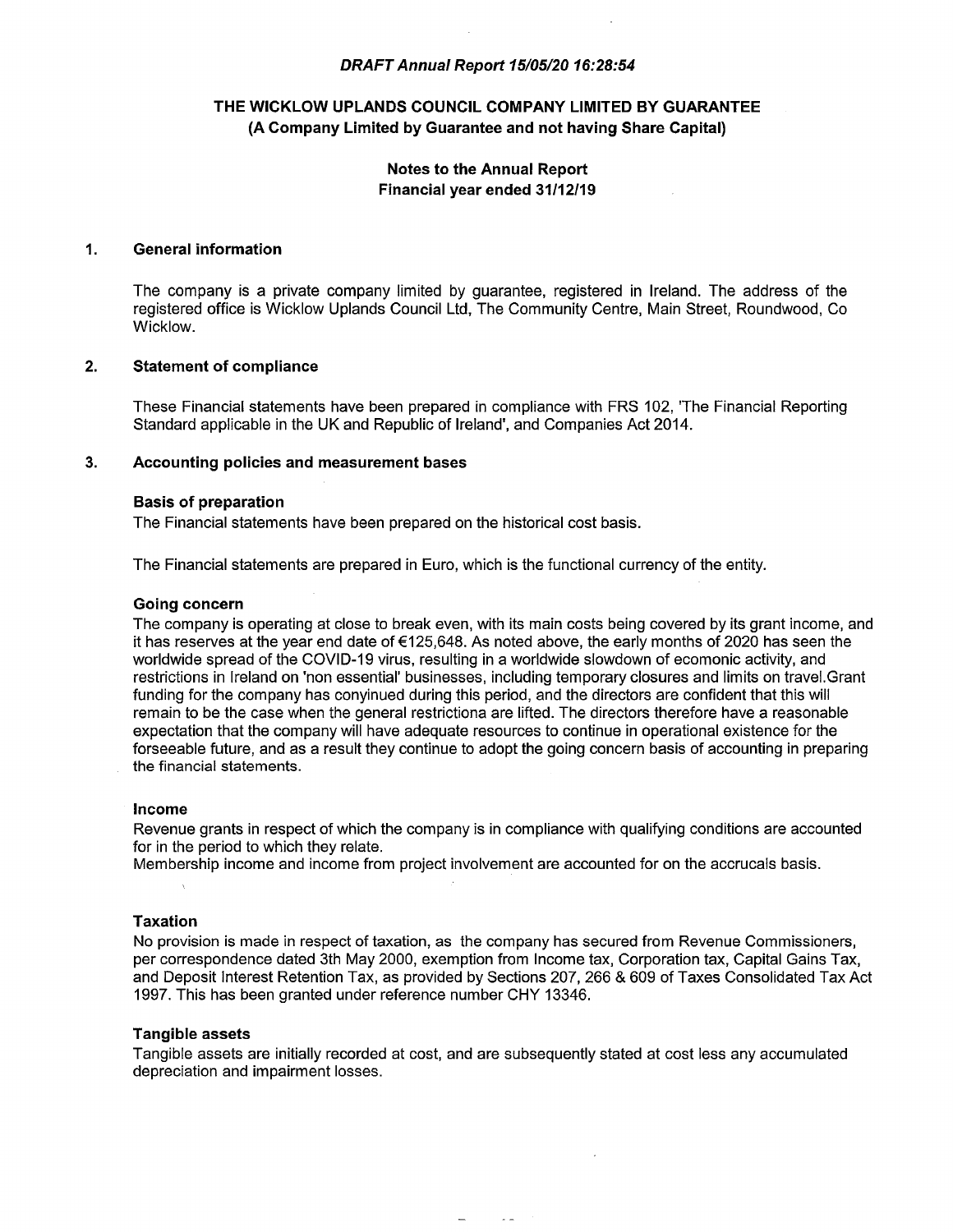#### **DRAFT Annual Report 15/05/20 16:30:14**

### **THE WICKLOW UPLANDS COUNCIL COMPANY LIMITED BY GUARANTEE (A Company Limited by Guarantee and not having Share Capital)**

### **Notes to the Financial Statements (continued) Financial year ended 31/12/19**

#### **Depreciation**

Depreciation is calculated so as to write off the cost of an asset, less its residual value, over the useful economic life of that asset as follows:

Plant & Machinery Fixtures, Fittings & Equipment 20% on cost 20% on cost

If there is an indication that there has been a significant change in depreciation rate, useful life or residual value of tangible assets, the depreciation is revised prospectively to reflect the new estimates.

#### **Impairment**

A review for indicators of impairment is carried out at each reporting date, with the recoverable amount being estimated where such indicators exist. Where the carrying value exceeds the recoverable amount, the asset is impaired accordingly. Prior impairments are also reviewed for possible reversal at each reporting date.

When it is not possible to estimate the recoverable amount of an individual asset, an estimate is made of the recoverable amount of the cash-generating unit to which the asset belongs. The cash-generating unit is the smallest identifiable group of assets that includes the asset and generates cash inflows that are largely independent of the cash inflows from other assets or groups of assets.

 $\overline{a}$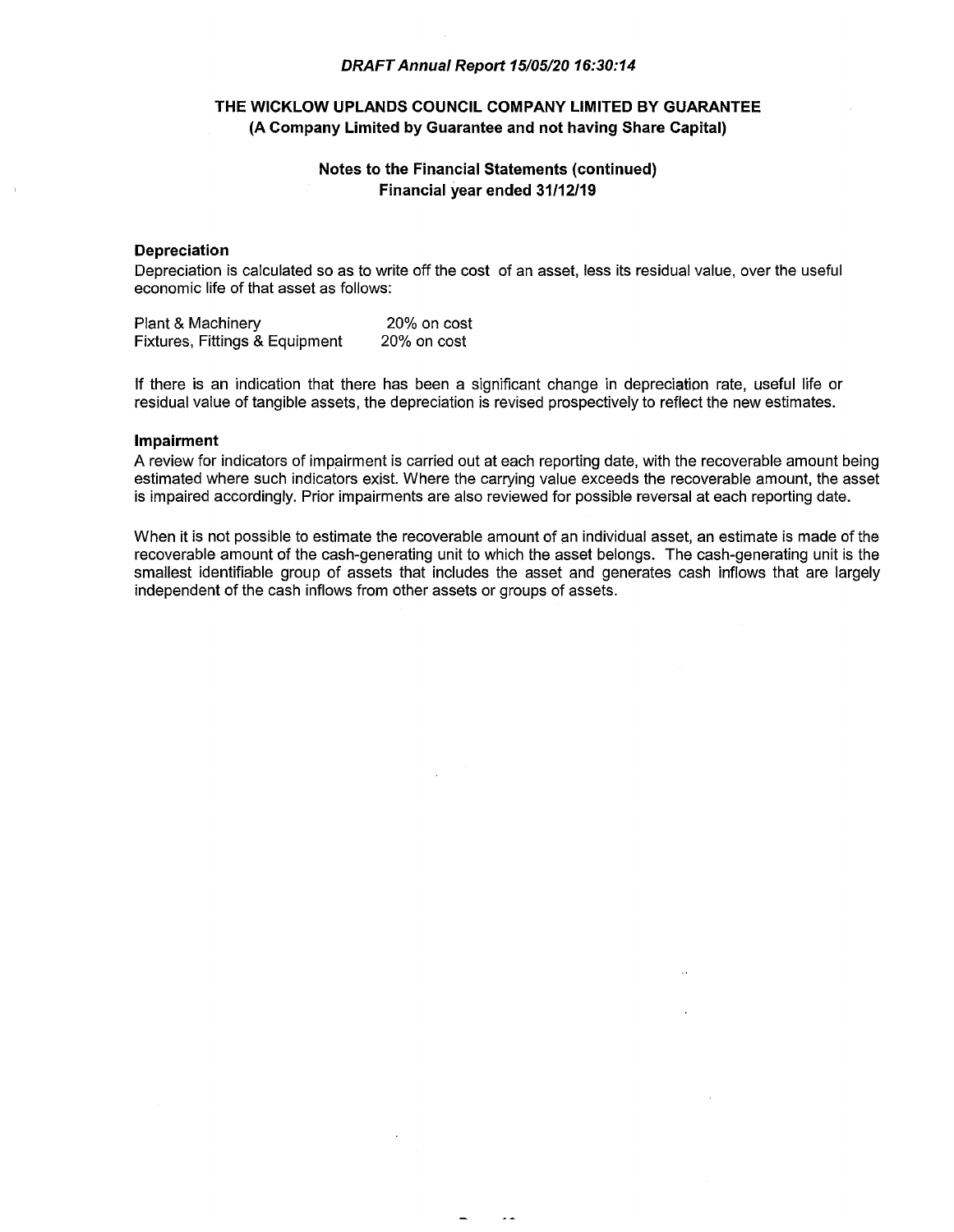#### **DRAFT Annual Report 15/05/20 16:31:46**

### **THE WICKLOW UPLANDS COUNCIL COMPANY LIMITED BY GUARANTEE (A Company Limited by Guarantee and not having Share Capital)**

### **Notes to the Financial Statements (continued) Financial year ended 31/12/19**

#### **Financial instruments**

A financial asset or a financial liability is recognised only when the company becomes a party to the contractual provisions of the instrument.

Basic financial instruments are initially recognised at the transaction price, unless the arrangement constitutes a financing transaction, where it is recognised at the present value of the future payments discounted at a market rate of interest for a similar debt instrument.

Debt instruments are subsequently measured at amortised cost.

Where investments in non-convertible preference shares and non-puttable ordinary shares or preference shares are publicly traded or their fair value can otherwise be measured reliably, the investment is subsequently measured at fair value with changes in fair value recognised in profit or loss. All other such investments are subsequently measured at cost less impairment.

Other financial instruments, including derivatives, are initially recognised at fair value, unless payment for an asset is deferred beyond normal business terms or financed at a rate of interest that is not a market rate, in which case the asset is measured at the present value of the future payments discounted at a market rate of interest for a similar debt instrument.

Other financial instruments are subsequently measured at fair value, with any changes recognised in profit or loss, with the exception of hedging instruments in a designated hedging relationship.

Financial assets that are measured at cost or amortised cost are reviewed for objective evidence of impairment at the end of each reporting date. If there is objective evidence of impairment, an impairment loss is recognised in profit or loss immediately.

For all equity instruments regardless of significance, and other financial assets that are individually significant, these are assessed individually for impairment. Other financial assets or either assessed individually or grouped on the basis of similar credit risk characteristics.

Any reversals of impairment are recognised in profit or loss immediately, to the extent that the reversal does not result in a carrying amount of the financial asset that exceeds what the carrying amount would have been had the impairment not previously been recognised.

#### **4. Limited by guarantee**

As the Company is limited by guarantee it does not have a share capital.The liability of each member in the event of a winding up of the company is limited to  $\epsilon$ 1.

 $\sim$   $-$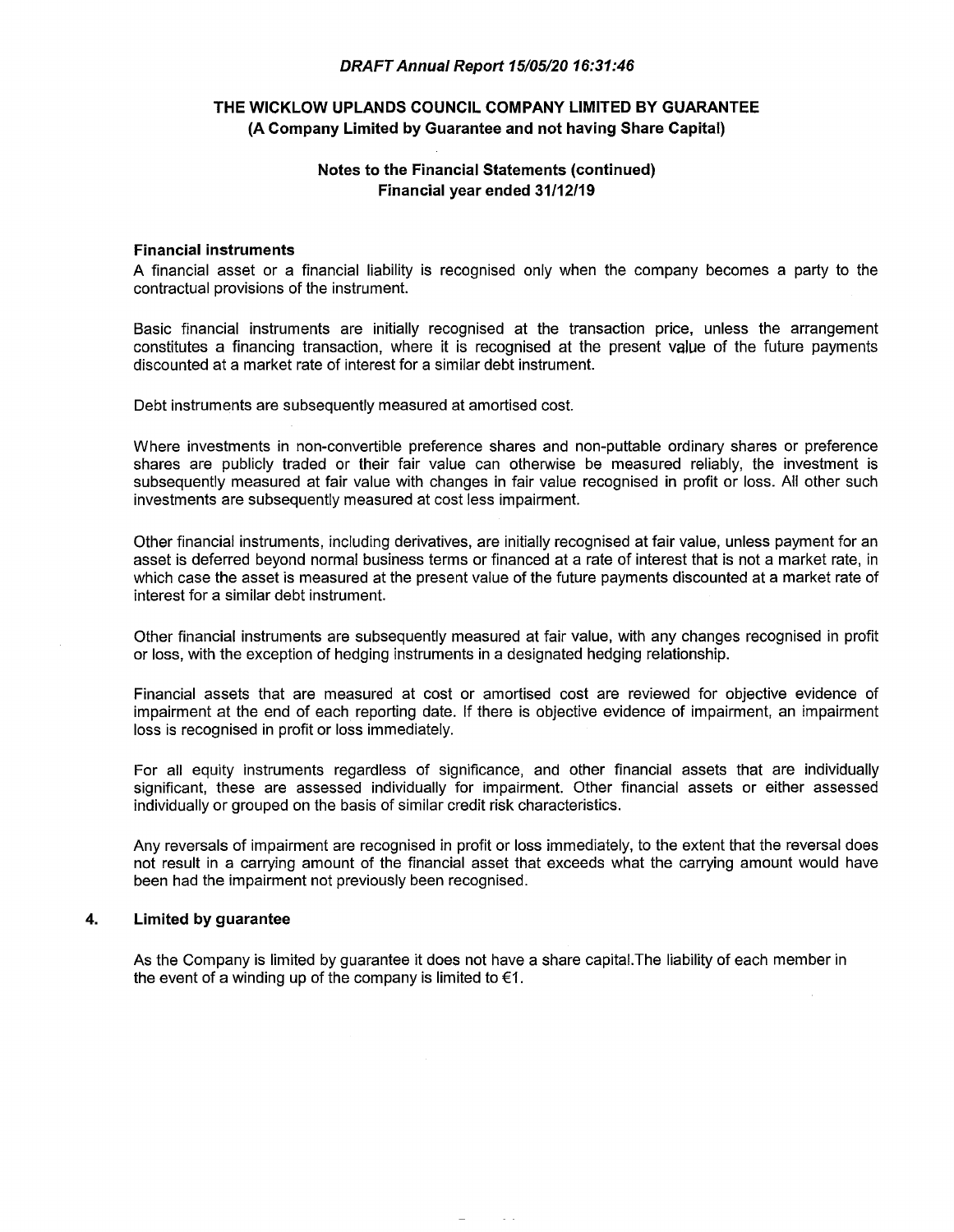#### **DRAFT Annual Report 15/05/20 16:33:59**

## **THE WICKLOW UPLANDS COUNCIL COMPANY LIMITED BY GUARANTEE (A Company Limited by Guarantee and not having Share Capital)**

### **Notes to the Financial Statements (continued) Financial year ended 31/12/19**

 $\bar{\lambda}$ 

#### **5. Income**

Income arises from:

|                     | 2019    | 2018    |
|---------------------|---------|---------|
|                     | €       | €       |
| Grants              | 92,000  | 92,000  |
| Members Fees        | 1,480   | 1,580   |
| Project Involvement | 116,694 | 67,085  |
|                     | 210,174 | 160,665 |
|                     |         |         |

The whole of the income is attributable to the principal activity of the company which is wholly undertaken in Ireland.

#### **6. Operating loss**

Operating loss is stated after charging/(crediting):

|                                 | 2019  | 2018  |
|---------------------------------|-------|-------|
|                                 |       | €     |
| Depreciation of tangible assets | 1.031 | 1.713 |
| directors remuneration          |       |       |
|                                 |       |       |

#### **7. Staff costs**

The average number of persons employed by the company during the financial year, including the directors, was as follows:

|                | 2019   | 2018   |
|----------------|--------|--------|
|                | Number | Number |
| Administrative |        | - 3    |
|                |        |        |

The aggregate payroll costs incurred during the financial year were:

|                        | 2019    | 2018    |
|------------------------|---------|---------|
| $\sim$                 | €       | €       |
| Wages and salaries     | 113,350 | 108,350 |
| Social insurance costs | 11,079  | 10,601  |
|                        | 124,429 | 118,951 |
|                        |         |         |

#### **8. Tax on loss**

No provision has been made in respect of taxation, as the company has secured from Revenue Commissioners, per correspondence dated 3th May 2000, exemption from Income tax, Corporation Tax, Capital gains Tax and Deposit Interest Retention Tax as provided by Sections 207, 266 & 609 of Taxes Consolidated Tax 1997. This has been granted under reference number CHY 13346.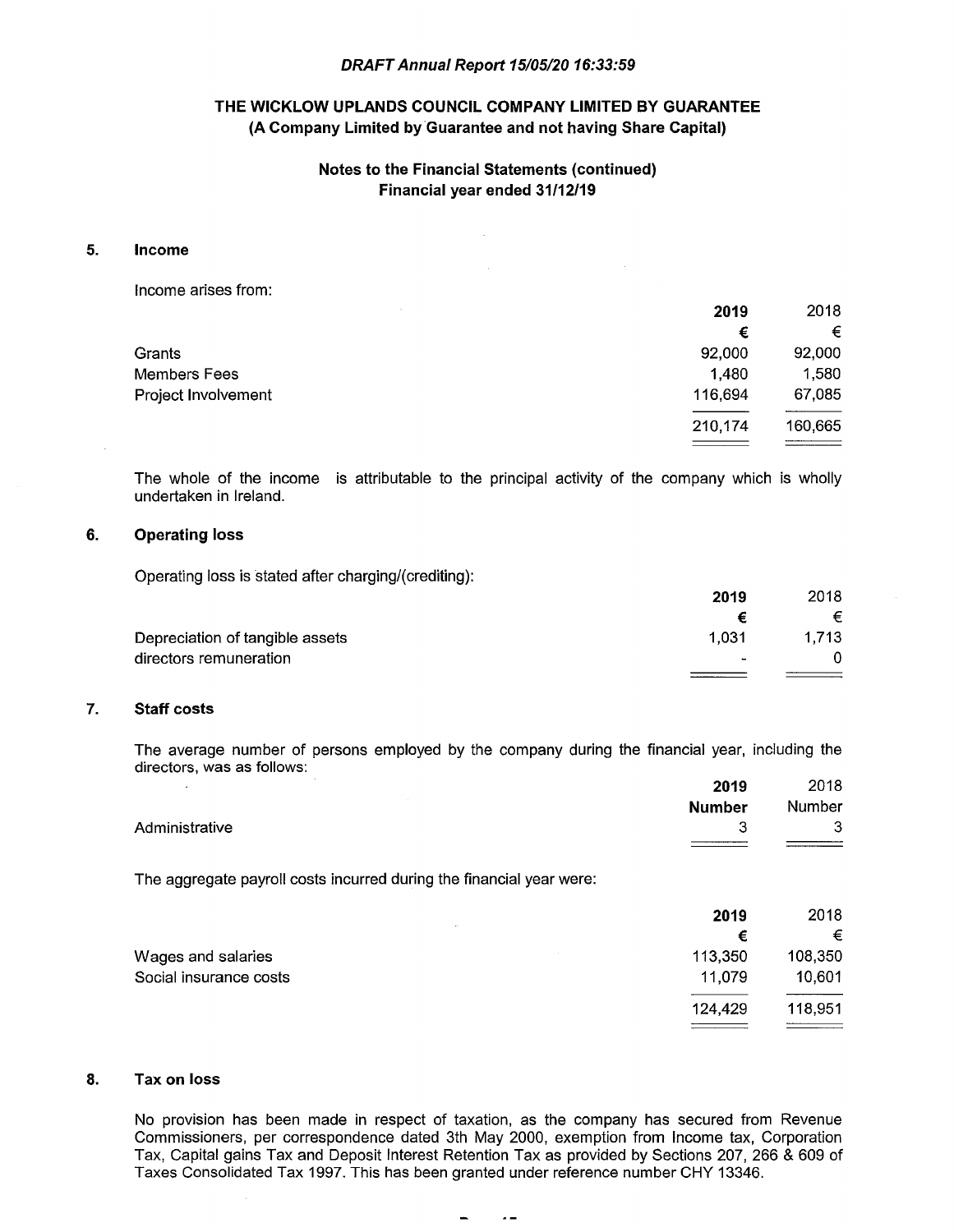### **DRAFT Annual Report 15/05/20 16:34:59**

## **THE WICKLOW UPLANDS COUNCIL COMPANY LIMITED BY GUARANTEE (A Company Limited by Guarantee and not having Share Capital)**

## **Notes to the Financial Statements (continued) Financial year ended 31/12/19**

### **9. Tangible assets**

**10.** 

|                                                      | Plant and<br>machinery | Fixtures,<br>fittings and<br>equipment | <b>Total</b> |
|------------------------------------------------------|------------------------|----------------------------------------|--------------|
|                                                      | €                      | €                                      | €            |
| Cost                                                 |                        |                                        |              |
| At 01/01/19 and 31/12/19                             | 1,965                  | 18,775                                 | 20,740       |
|                                                      |                        |                                        |              |
| <b>Depreciation</b><br>At 01/01/19<br>Charge for the | 1,963                  | 15,096                                 | 17,059       |
| financial year                                       |                        | 1,031                                  | 1,031        |
| At 31/12/19                                          | 1,963                  | 16,127                                 | 18,090       |
| <b>Carrying amount</b>                               |                        |                                        |              |
| At 31/12/19                                          | $\overline{2}$         | 2,648                                  | 2,650        |
| At 31/12/18                                          | $\overline{2}$         | 3,679                                  | 3,681        |
|                                                      |                        |                                        |              |
| <b>Debtors</b>                                       |                        |                                        |              |
|                                                      |                        | 2019                                   | 2018         |
|                                                      |                        | €                                      | €            |
| Trade debtors                                        |                        | 790                                    | 333          |
| <b>Revenue Grants</b>                                |                        |                                        | 26,000       |

| Revenue Grants  | $\overline{\phantom{a}}$ | 26,000 |
|-----------------|--------------------------|--------|
| Project Debtors | 8,878                    | 9,386  |
| Prepayments     | 2.971                    | 2,860  |
|                 | 12,639                   | 38,579 |
|                 |                          |        |

#### **11. Creditors: amounts falling due within one year**

|                           | 2019   | 2018   |
|---------------------------|--------|--------|
|                           | €      | €      |
| Trade creditors           | 3,607  | 2,110  |
| Other creditors           | 66,662 | 55,485 |
| Tax and social insurance: |        |        |
| PAYE and social welfare   | 12,043 | 10,201 |
| Accruals                  | 9,803  | 7,710  |
|                           | 92,115 | 75,506 |
|                           |        |        |

Cash at Bank & Other Creditors include  $€50,276$  as amounts held in trust on behalf of third parties and deferred grant income of €16,385.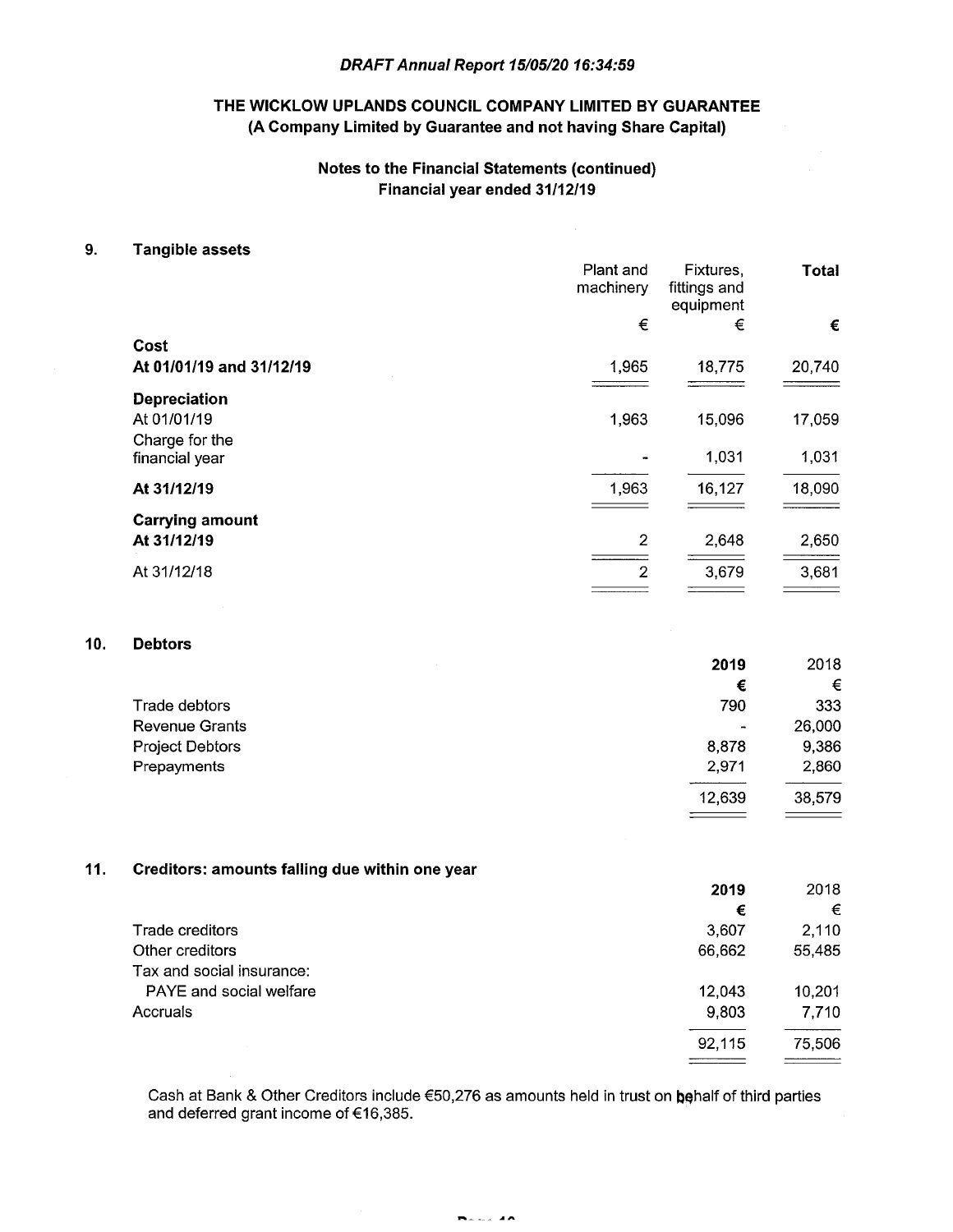### **DRAFT Annual Report 15/05/20 16:37:21**

### **THE WICKLOW UPLANDS COUNCIL COMPANY LIMITED BY GUARANTEE (A Company Limited by Guarantee and not having Share Capital)**

## **Notes to the Financial Statements (continued) Financial year ended 31/12/19**

### **12. Financial instruments**

The carrying amount for each category of financial instruments is as follows:

|                                                                       | 2019    | 2018    |
|-----------------------------------------------------------------------|---------|---------|
|                                                                       | €       | €       |
| Financial assets that are debt instruments measured at amortised cost |         |         |
| Trade debtors                                                         | 790     | 333     |
| <b>Revenue Grants</b>                                                 |         | 26,000  |
| <b>Project Debtors</b>                                                | 8,878   | 9,386   |
| Cash at bank and in hand                                              | 202,474 | 167,052 |
|                                                                       | 212,142 | 202,771 |
| Financial liabilities measured at amortised cost                      |         |         |
| Trade creditors                                                       | 3,607   | 2,110   |
| Other creditors                                                       | 66,662  | 55,485  |
|                                                                       | 70,269  | 57,595  |

#### **13. Related party transactions**

The Wicklow Uplands Council Company limited by Guarantee is the sole member of WUC -SUAS company limited by guarantee. During the year the company received  $\epsilon$ 4,200 in respect of provision of administrative services. The provision of these services was at arm length prices.

#### **14. Capital commitments**

The company did not have any capital commitments at the year end.

### **15. Events after the end of the reporting period**

In the early months of 2020 the Covid-19 virus has spread worldwide. In common with many other countries, the Irish Goverment has issued guidance and restrictions designed to slow the spread of the virus, including temporary closures of 'non essential' businesses. Funding for community projects has largely continued during this period, and the directors are confident that this will remain to be the case when the general restrictions are lifted.

#### **16. Ethical standards**

In common with many other businesses of our size and nature, we use our auditors to assist with the preparation of the financial statements.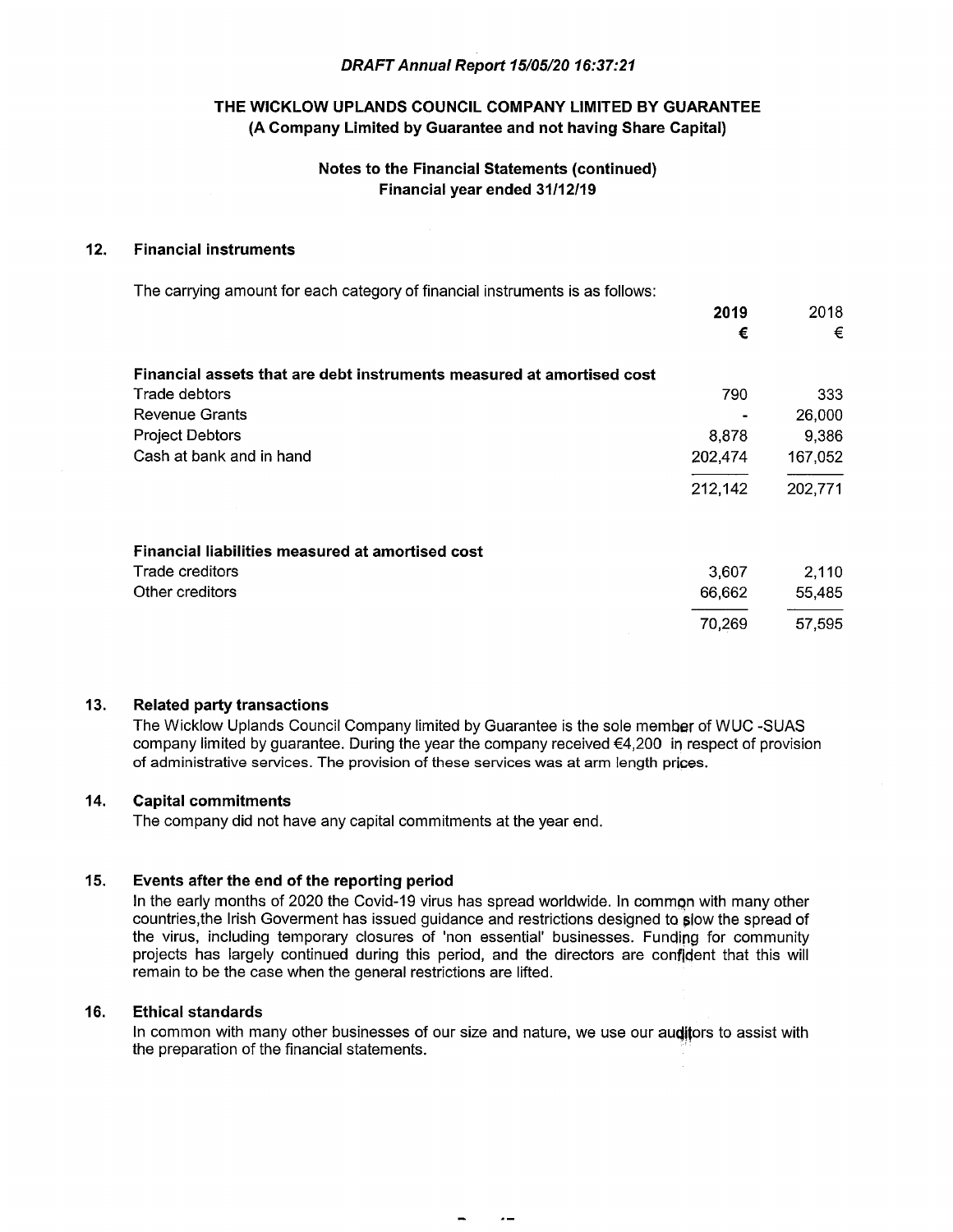## DRAFT Annual Report 15/05/20 16:38:33

## THE WICKLOW UPLANDS COUNCIL COMPANY LIMITED BY GUARANTEE (A Company Limited by Guarantee and not having Share Capital)

The following pages do not form part of the statutory accounts.

 $\mathcal{A}$ 

 $\sim 10^{-1}$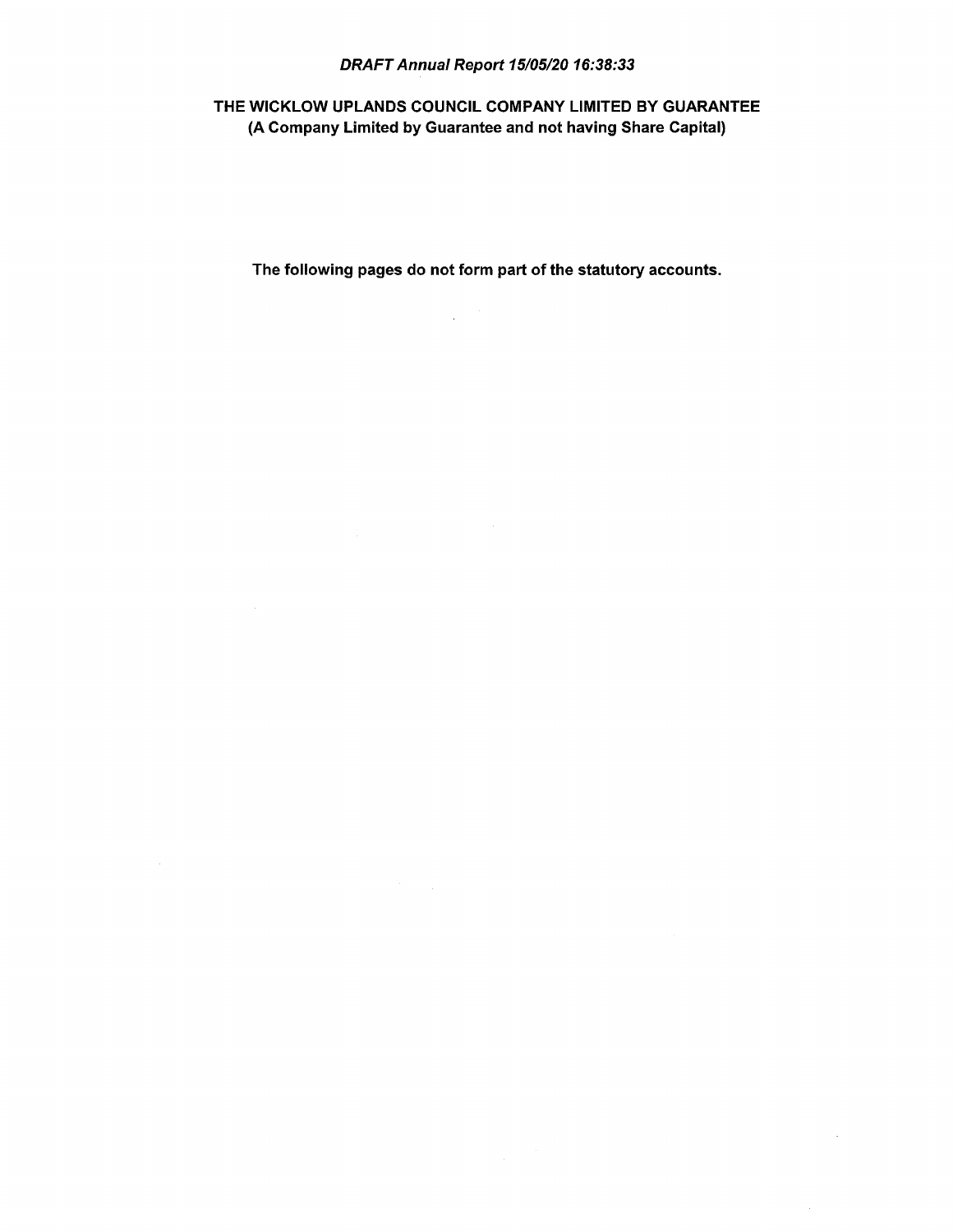### **DRAFT** Annual **Report 15/05/20 16:39:33**

## THE **WICKLOW UPLANDS COUNCIL COMPANY** LIMITED **BY GUARANTEE**  (A Company Limited by Guarantee and not having Share Capital)

## **Detailed profit and loss account Financial year ended 31/12/19**

|                                  | 2019<br>€  | 2018<br>€  |
|----------------------------------|------------|------------|
| Income                           |            |            |
| Income                           | 210,174    | 160,665    |
|                                  | 210,174    | 160,665    |
| <b>Gross profit</b>              | 210,174    | 160,665    |
| Gross profit percentage          | 100.0%     | 100.0%     |
| Overheads                        |            |            |
| Administrative expenses          | (218, 332) | (162, 802) |
|                                  | (218, 332) | (162, 802) |
| <b>Operating loss</b>            | (8, 158)   | (2, 137)   |
| <b>Operating loss percentage</b> | 3.9%       | 1.3%       |
| Loss before taxation             | (8, 158)   | (2, 137)   |

 $\Delta \phi$